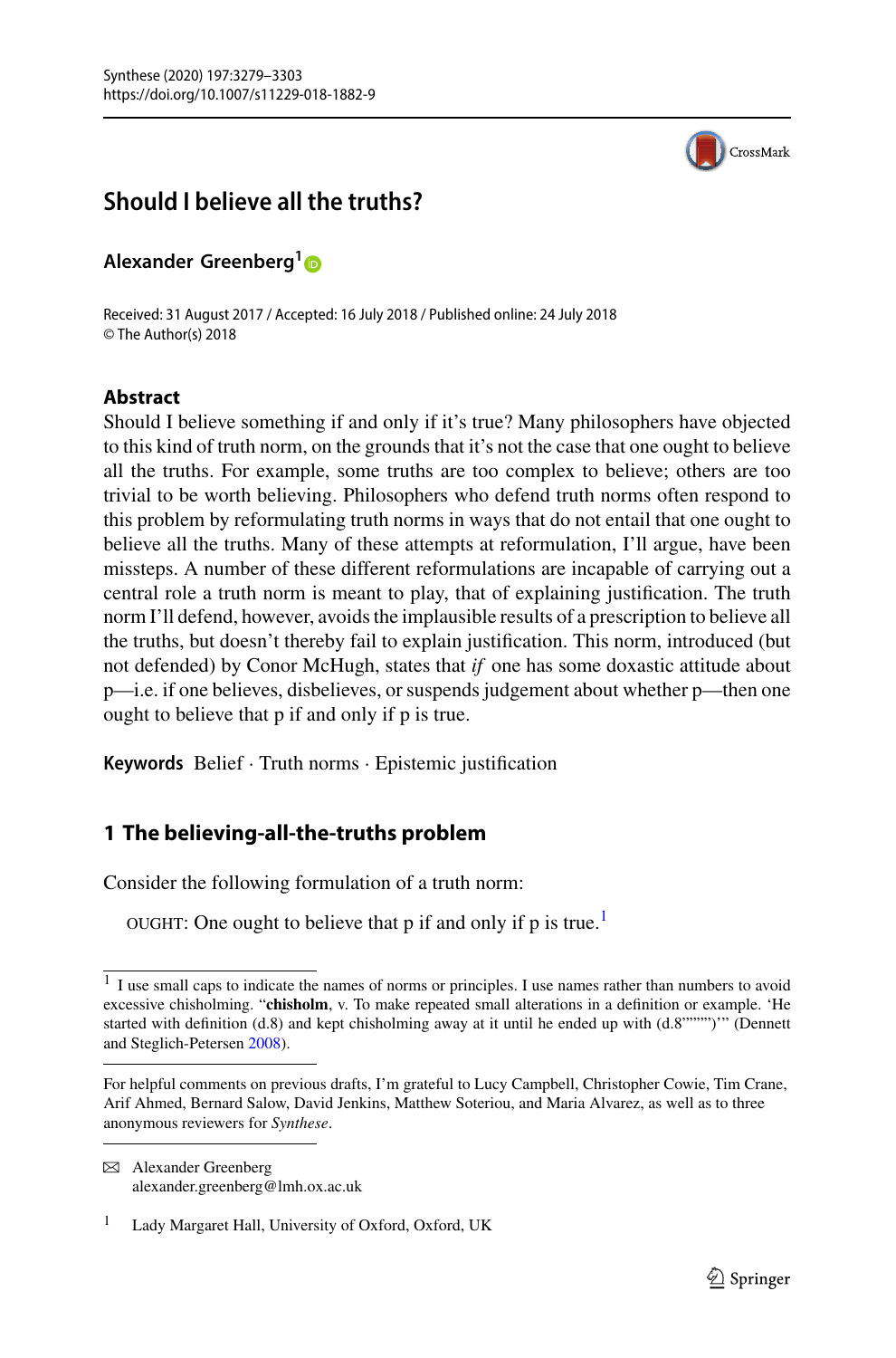Because it is biconditional in form, OUGHT entails that one ought to believe all the truths. Many have claimed that this means we should reject it, for three main reasons.

Firstly, an obligation to believe all the truths violates 'OUGHT' IMPLIES 'CAN':

'OUGHT' IMPLIES 'CAN': If one ought to  $\varphi$ , then it is possible for one to  $\varphi$ .

It's not possible to believe all the truths. And, as Krister Bykvist and Anandi Hattiangadi have pointed out, there are truths that are too complex to grasp, let alone believe, such as the conjunction of all the truths [\(2007,](#page-24-1) p. 279). And since 'ought' implies 'can', it cannot be the case that one ought to believe all the truths. And so, it is concluded, ought is clearly false (cf. Boghossian [2003,](#page-23-0) p. 37; Engel [2004,](#page-24-2) p. 82).

Secondly, some propositions can be true, but can't be truly believed, such as the following proposition:

It is raining and nobody believes that it is raining.

When it is true, OUGHT implies that one ought to believe it. However, if I believe it, then it's not true.

Following Roy Sorensen [\(1988\)](#page-24-3), Bykvist and Hattiangadi call these propositions 'blindspots' [\(2007,](#page-24-1) p. 281). They argue that we should reject any norm which prescribes beliving true blindspots. This is because, they claim, the obligation to believe true blindspots is an obligation one cannot *satisfy.* As soon as one believes a blindspot, it's then no longer the case that one ought to do so. Bykvist and Hattiangadi claim that we should reject a norm that entails these kinds of unsatisfiable obligations, because of the following principle:

'OUGHT' IMPLIES 'CAN SATISFY': If one ought to  $\varphi$ , then it is possible for one to  $\varphi$  while being obligated to  $\varphi$ .

Bykvist and Hattiangadi claim that this principle is just as plausible as 'OUGHT' IMPLIES 'can': "Just as one cannot be obligated to do the impossible, one cannot be obligated to satisfy requirements that are impossible to satisfy" [\(2007,](#page-24-1) p. 282). Since true blindspots show that OUGHT violates 'OUGHT' IMPLIES 'CAN SATISFY', Bykvist and Hattiangadi conclude that OUGHT is false.

Thirdly, the fact that OUGHT prescribes believing all the truths seems problematic because some truths are *trivial truths*, such as, to use Daniel Whiting's example, "all the truths about the length and colour of each hair on David Cameron's left arm" [\(2012,](#page-24-4) p. 283). It doesn't seem we ought to believe such trivial truths, and so, it is concluded again, OUGHT is clearly false.

It's plausible, therefore, that OUGHT should be rejected because it prescribes believing these three problematic kinds of truths: ungraspably complex truths, true blindspots, and trivial truths. In fact, most of those who defend truth norms defend formulations other than OUGHT in order to avoid one or more of these problematic prescriptions (Boghossian [2003,](#page-23-0) p. 37; Engel [2004,](#page-24-2) p. 82; Whiting [2010,](#page-24-5) p. 216; McHugh [2012,](#page-24-6) [2014;](#page-24-7) Wedgwood [2013;](#page-24-8) Raleigh [2013\)](#page-24-9).

I call the task of coming up with a defensible formulation of a truth norm which does not prescribe believing any of these three problematic kinds of truths 'the believing-allthe-truths problem'. While these three different kinds of truths raise distinct problems for OUGHT, it is helpful to have a general name for this set of problems. And these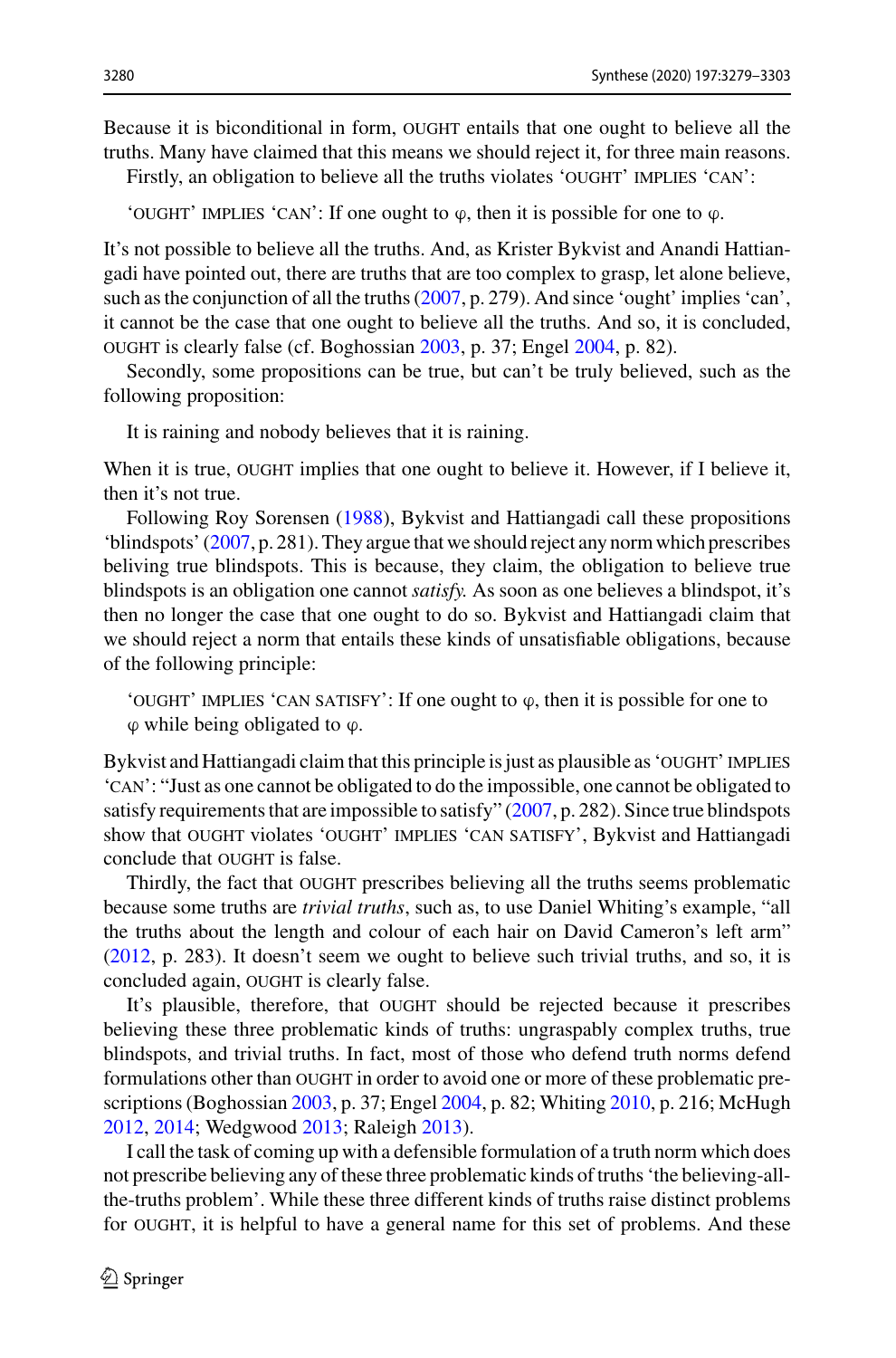three problematic kinds of truths are often discussed together, because they all stem from a prescription to believe all the truths.

In this paper, I argue that most reformulated truth norms put forward in response to the believing-all-the-truths problem are inadequate. In particular, they are incapable of carrying out a central role a truth norm is meant to play, that of explaining justification.

In order to show this, I'll first need to briefly outline how a truth norm is supposed to explain justification. I'll illustrate with reference to ought, but the same structure of explanation applies to other formulations of truth norms.

The core of this explanation is a means-end claim: having justified beliefs is the *best means to the end* of conforming to a truth norm like OUGHT. To fully understand this means-end claim, we need to note that OUGHT is not the kind of norm one can follow directly. This is because it's what is often called an 'objective' norm, that is, a norm for which it's not transparent to me whether I'm in accordance with it (Boghossian [2003,](#page-23-0) pp.  $38-39$ ,  $2005$ , pp.  $211-212$ ). Conformity with OUGHT isn't transparent because we're not omniscient; we can't 'just tell' whether or not our beliefs are true or compare what we believe with what's true.

Given that conformity with OUGHT isn't transparent, believers need to take indirect *means* to try to conform to it. This will involve following 'subjective' epistemic norms—i.e. norms which one *can* follow directly—as a means of conforming to ought. And which subjective norms should one follow? According to this kind of explanation, one should follow the norms which, from one's non-omniscient position, look like the best means of conforming to OUGHT. These are claimed to include logical and evidential norms such as the following:

consistency: One's beliefs ought to be consistent. evidence: One's beliefs ought to be based on evidence.

These subjective norms won't, admittedly, be *infallible* means of conforming to ought. For example, they might lead to the occasional false but evidentially supported belief. But nevertheless following these subjective norms is supposed to be, according to this explanation, the best means of conforming to OUGHT available to non-omniscient believers like ourselves.

Because it explains other epistemic norms, ought—or whatever formulation of a truth norm is defended—is claimed to be the *fundamental* norm on belief. It is claimed that belief is subject to evidence and consistency norms *because* belief is subject to that truth norm. And this explanation of justification in terms of the truth norm is defended on the grounds that beliefs in accordance with these subsidiary evidence and consistency norms just are beliefs that we pre-theoretically take to be justified.

We can summarise this explanation in a slogan: having justified beliefs is the best means of conforming to a truth norm.[2](#page-2-0) This is meant to be an unpacking of the common-sense idea that the point of having a justified belief is to have a true one.

<span id="page-2-0"></span><sup>2</sup> As I've stated it, a truth norm explains 'doxastic' justification, what it is to have a *justified belief that p*, rather than 'propositional' justification, what it is to have *justification to believe that p* (on the distinction, see Turri [2010\)](#page-24-10). This is because in the explanation outlined here, a truth norm explains what it is to have the right *response* to the evidence. One is doxastically justified if one has the attitude which is the best means of conforming to the truth norm and one is doxastically unjustified if one fails to have the attitude which is the best means of conforming to the truth norm.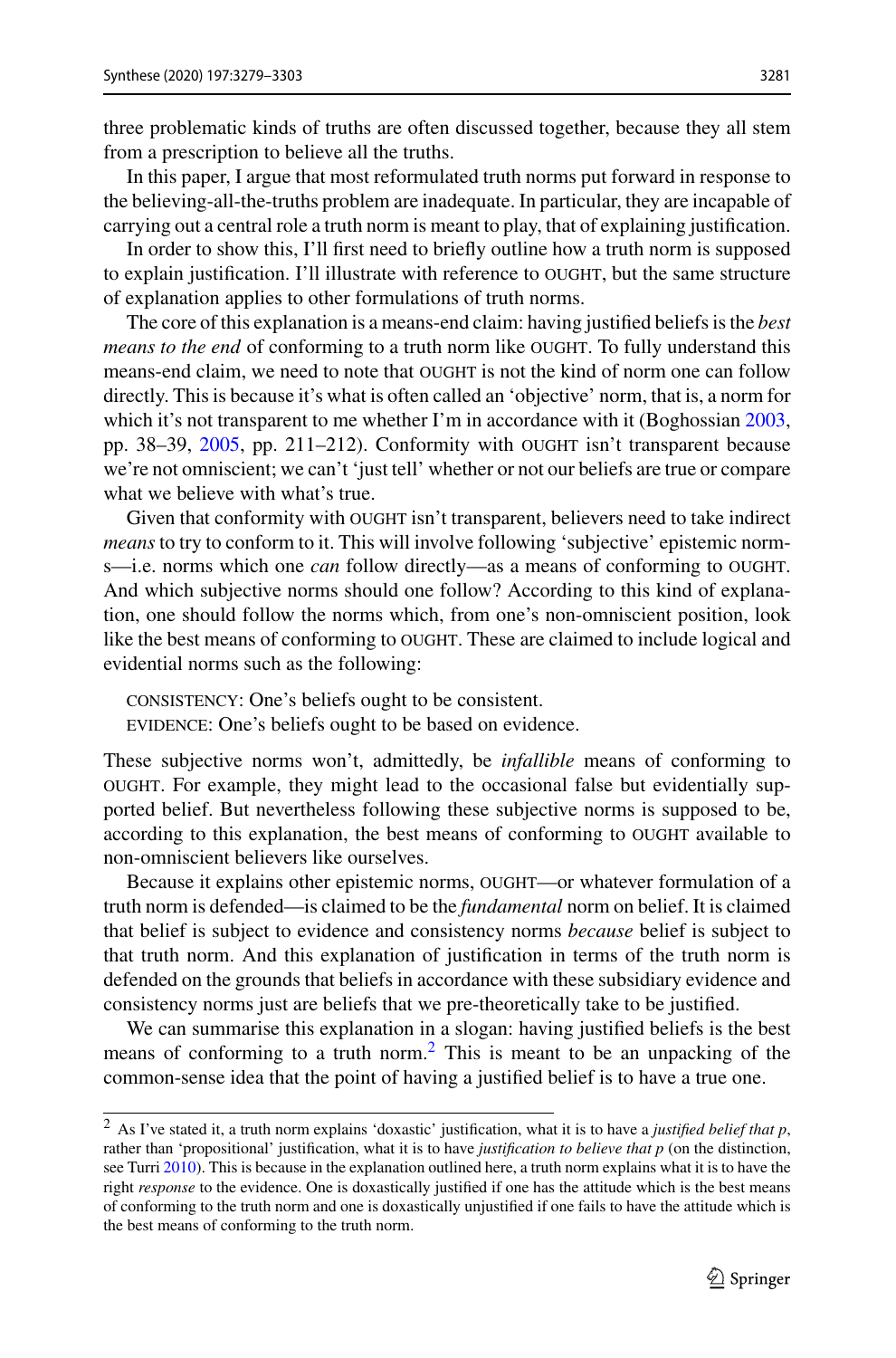Almost everyone who defends a truth norm claims it explains justification in more or less this way (Wedgwood [2002,](#page-24-11) p. 276; Boghossian [2003,](#page-23-0) pp. 38–39, [2005,](#page-23-1) pp. 211–212; Shah [2003,](#page-24-12) p. 471; Shah and Velleman [2005,](#page-24-13) p. 520; Engel [2004,](#page-24-2) p. 82, [2013,](#page-24-14) p. 207; Millar [2004,](#page-24-15) pp. 43–47; Whiting [2010,](#page-24-5) pp. 220–222; McHugh [2012,](#page-24-6) p. 9, [2014,](#page-24-7) pp. 167–168; Raleigh [2013,](#page-24-9) pp. 256–257). This includes all of those who defend reformulated truth norms which they claim avoid the believing-all-the-truths problem. However, I've been specific that the subjective norms one should follow are those which look like the *best* means of conforming to the objective truth norm in question. Others instead claim that subjective epistemic norms are a *good* means of trying to conform to the truth norm (McHugh [2012,](#page-24-6) p. 9), the *rational* means (Wedgwood [2002,](#page-24-11) pp. 272–279; Raleigh [2013,](#page-24-9) p. 256), or the *only* means one *can* take (Boghossian [2005,](#page-23-1) p. 211; Millar [2004,](#page-24-15) p. 44; Engel [2013,](#page-24-14) p. 207). I've been specific because my aim is to assess whether competing truth norms generate plausible subjective norms, and this is easiest if I assume that justified beliefs are what look like *the best means* of conforming to the truth norm. However, as I discuss briefly in the next section, this could be weakened to justified beliefs being a *good means* of conforming to the truth norm without undermining my argument.

I'll be arguing that most truth norms reformulated in response to the believing-allthe-truths problem are incapable of explaining justification. This is because, as I'll show in Sects. [2](#page-4-0) and [3,](#page-7-0) their formulation also means that the best means of following them does *not* involve having beliefs which we pre-theoretically take to be justified. Therefore, insofar as a truth norm is supposed to explain justification, these formulations are inadequate. I'll then argue, In Sect. [4,](#page-9-0) that there is one reformulated truth norm, which does not entail that one ought to believe all the truths, but is still capable of explaining justification. This truth norm states that one ought to believe all and only the truths one has some doxastic attitude about. This norm was originally discussed (but not defended) by Conor McHugh, though I give my own defence of this truth norm and an account of justification in which it features.<sup>[3](#page-3-0)</sup>

<span id="page-3-0"></span><sup>3</sup> I'll focus exclusively on truth norms. However, because they centre on the *logical form* of the norms in question, my arguments could also be applied other norms purporting to explain epistemic statuses like justification and rationality. For example, my arguments in the next section apply equally to the following *knowledge* norm:

knowledge: One ought to believe that p only if one knows that p (Sutton [2005,](#page-24-16) Sect. 4.1; Littlejohn [2013,](#page-24-17) p. 310; Williamson Forthcoming, p. 18).

This knowledge norm is purely permissive, because it doesn't positively prescribe believing anything. This means that it can't be the fundamental epistemic norm for the same reasons given the next section in relation to permissive *truth* norms. More generally, while knowledge norms don't face the same issues as truth norms, most of the points I make can be made *mutatis mutandis* in relation to knowledge norms. It should be noted that Williamson, who began this 'knowledge first' approach, doesn't claim KNOWLEDGE is the sole fundamental epistemic norm. In response to issues similar to those discussed in the next section, he says "[t]here may be positive norms for knowledge … and so positive as well as negative norms for beliefs" (Williamson Forthcoming, p. 13).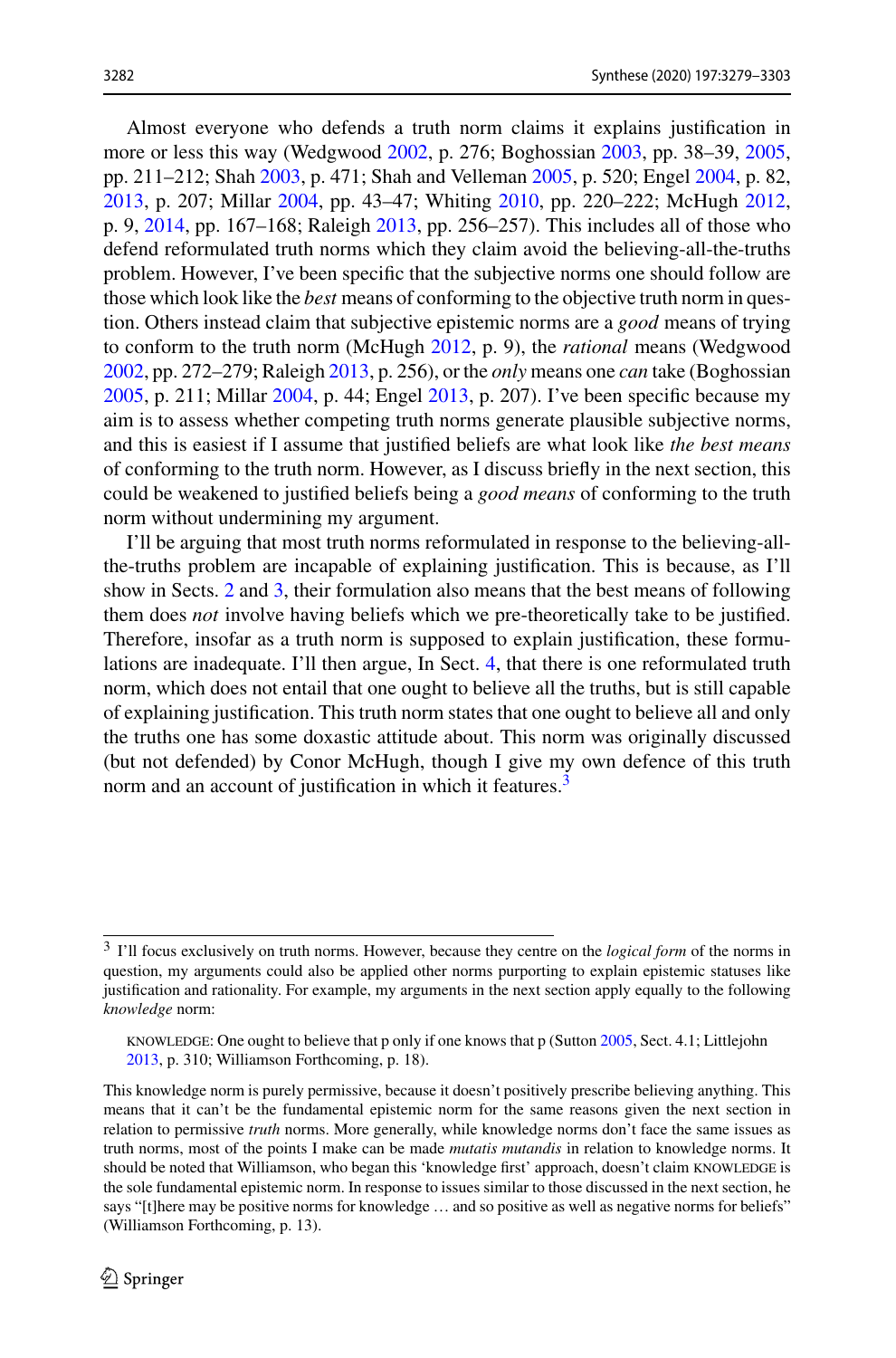### <span id="page-4-0"></span>**2 Against permissive truth norms**

A first way of reformulating a truth norm is by making it *permissive*, i.e. so that it doesn't prescribe believing *all* the truths, it just prescribes believing *only* truths, or prohibits believing *falsehoods*. The following are examples:

only if: One ought to believe that p only if p is true. (Boghossian [2003,](#page-23-0) p. 37; Engel [2004,](#page-24-2) p. 82) may: One may believe that p if and only if p is true. (Whiting [2010,](#page-24-5) p. 216) ought not: One ought not to believe that p if and only if p is false. (Raleigh [2013,](#page-24-9) p. 249)

These permissive truth norms don't entail that one ought to believe all the truths, and nor do they prescribe believing the three problematic kinds of truths we discussed above: ungraspably complex truths, trivial truths, or true blindpots.

However, the problem with these permissive truth norms is that they don't entail that one *ought* to believe *anything* (cf. Bykvist and Hattiangadi [2007,](#page-24-1) p. 280). Therefore, the best way of ensuring conformity with these norms is to suspend judgement about everything, to adopt the pyrrhonian sceptical stance of *epoche*. This is because suspending judgement about whether p *guarantees* conformity with a permissive truth norm; believing that p, on the other hand, even if one has overwhelming evidence in support of p, is needlessly risky from the point of view of conforming with a permissive truth norm. This means that a permissive truth norm cannot explain justification, because we wouldn't pre-theoretically take someone who suspended judgement about everything to be justified in doing so (cf. McHugh [2012,](#page-24-6) p. 18).

One may respond that this does not show that a permissive truth norm cannot explain justification; it just shows that a permissive truth norm cannot explain justification *by itself.*It may explain justification *together* with other norms that *do* positively prescribe some beliefs.

I grant that I haven't ruled out a permissive truth norm from playing *some* role in explaining justification. But that's not what I was trying to do. Defenders of a permissive truth norm typically claim that it is the *fundamental* norm on belief (see, e.g. Boghossian [2003,](#page-23-0) pp. 38–39, [2005,](#page-23-1) pp. 211–212; Engel [2004,](#page-24-2) p. 82; Whiting [2010,](#page-24-5) pp. 220–222; Raleigh [2013,](#page-24-9) pp. 256–257). I am saying this claim is unsustainable, because the best means of conforming to a permissive truth norm is to suspend judgement about everything.

A second response is given byWhiting. He argues that a truth norm being permissive doesn't stop it from explaining justification because, he claims, we should also think of subjective epistemic norms as permissive [\(2013,](#page-24-18) pp. 129–131). In other words, in order to follow a permissive truth norm one should follow a permissive evidential norm, such as:

permissive evidence: One may believe that p if and only if one has sufficient evidence that p.

This evidential norm is also permissive because it does *not* state that if one has sufficient evidence that p, one ought to believe that p. Whiting defends permissive evidential norms like this one because, he claims, there are infinitely many trivial propositions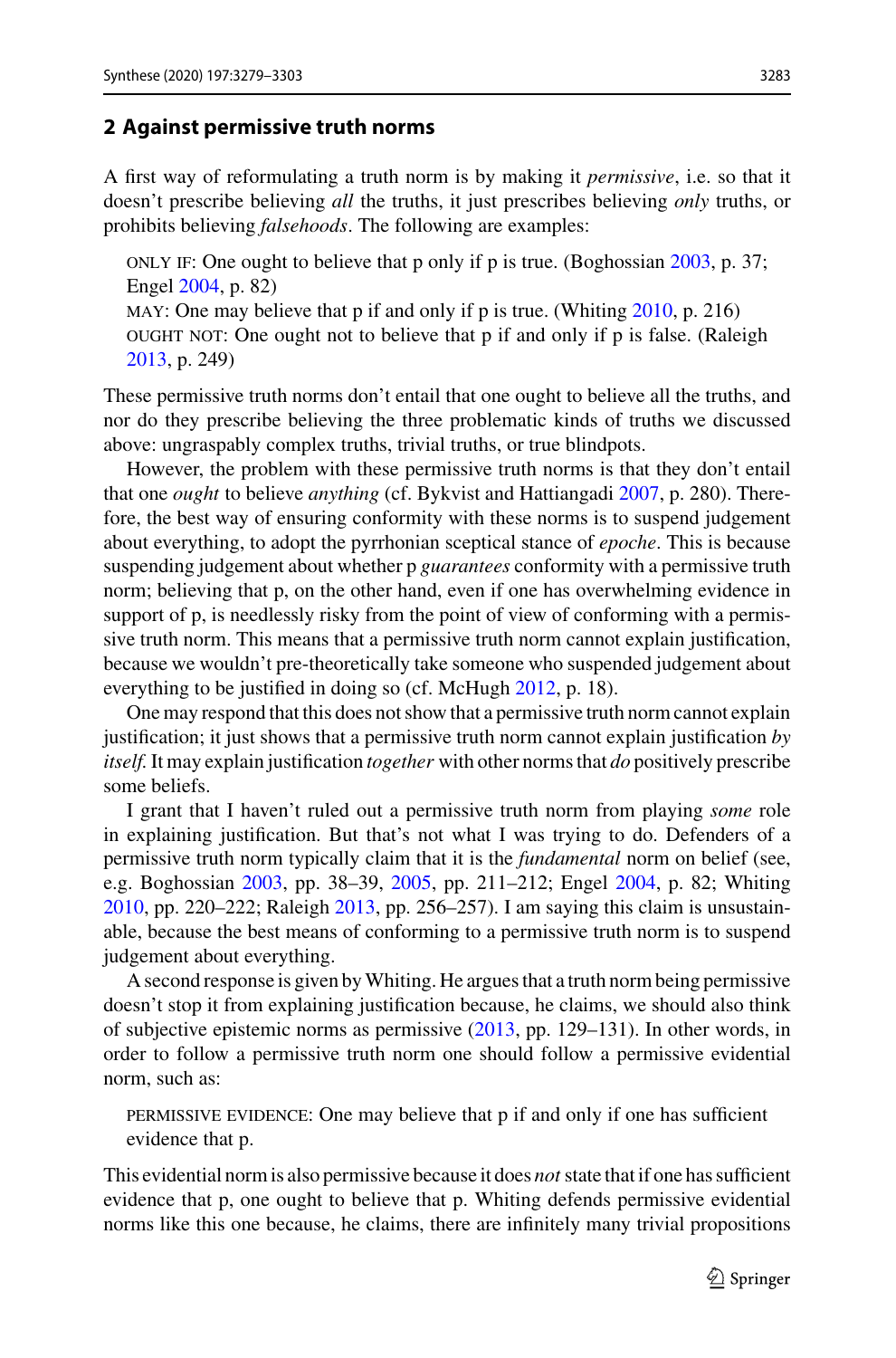for which I have sufficient evidence. These infinite trivial propositions can be illustrated, Whiting claims, if we think about the logical consequences of propositions we do have sufficient evidence about. For example, if I have sufficient evidence that London is in England, then I also have sufficient evidence that London is in England or Tolstoy wrote *Great Expectations*, and infinitely many other propositions (Whiting [2013,](#page-24-18) p. 130). Being epistemically justified, Whiting claims, does not demand believing these propositions, so we should think of evidential norms on belief as permissive [\(2013,](#page-24-18) p. 130; cf. Nelson [2010;](#page-24-19) Littlejohn [2012,](#page-24-20) pp. 46–47).

This response does not deal with the problem I've raised. Firstly, a permissive truth norm like may *cannot* in fact explain why belief is subject to even a permissive evidential norm like permissive evidence. This is because, as I outlined earlier, a truth norm is supposed to explain why belief is subject to subsidiary norms, such as evidence and consistency norms, because conforming to those subsidiary norms, it is claimed, is the best means of ensuring conformity to a permissive truth norm. The problem for Whiting is that PERMISSIVE EVIDENCE is *not* the best means of ensuring conformity with may. The best means of ensuring that one does not violate may is to suspend judgement about everything. Believing that p when one has sufficient evidence does not guarantee conformity with may (given the plausible fallibilist assumption that having sufficient evidence that p does not entail p is true). Therefore, from the point of view of conforming with may, a permission to believe that p if and only if one has sufficient evidence that  $p$  (i.e. PERMISSIVE EVIDENCE) is a needlessly risky permission. So PERMISSIVE EVIDENCE cannot be explained by MAY.

Secondly, even if PERMISSIVE EVIDENCE could be explained by MAY, PERMISSIVE EVIDENCE still cannot explain justification, and for the very same reason that a permissive *truth* norm cannot explain justification. Because it's permissive, the best way of following permissive evidence is to suspend judgement about everything; that *guarantees* conformity with permissive evidence. This means that a permissive evidential norm cannot explain justification, because, again, we wouldn't take someone who suspended judgement about everything to be justified in doing so.

A third response one could give here is to claim that my argument depends on my assumption that one should take the *best* means of conforming to the objective truth norm. One might admit that suspending judgement is not the best means of conforming to a permissive truth norm, but (a) claim it is permissible to take merely *good* means, and (b) claim that forming a belief will be in many cases a good means of conforming to a permissive truth norm.

I don't think this is a good response. I'll grant that we can adopt the weaker constraint that one should take merely good means of conforming to objective norms. But I don't think that forming beliefs really is a good means of conforming to permissive truth norms. More specifically, I don't think that forming beliefs in most situations in which we would pre-theoretically take ourselves to be justified in doing so is a good means of conforming to permissive truth norms. If we admit that it's permissible to take merely good means of conforming to a permissive truth norm, at the very most this move will mean that one is justified in believing that p if one has overwhelmingly strong evidence in support of p, what we would typically think of as evidence that would justify certainty. This is because true belief and suspension of judgement are just as much ways of conforming to a permissive truth norm; neither state can be (epistemologically)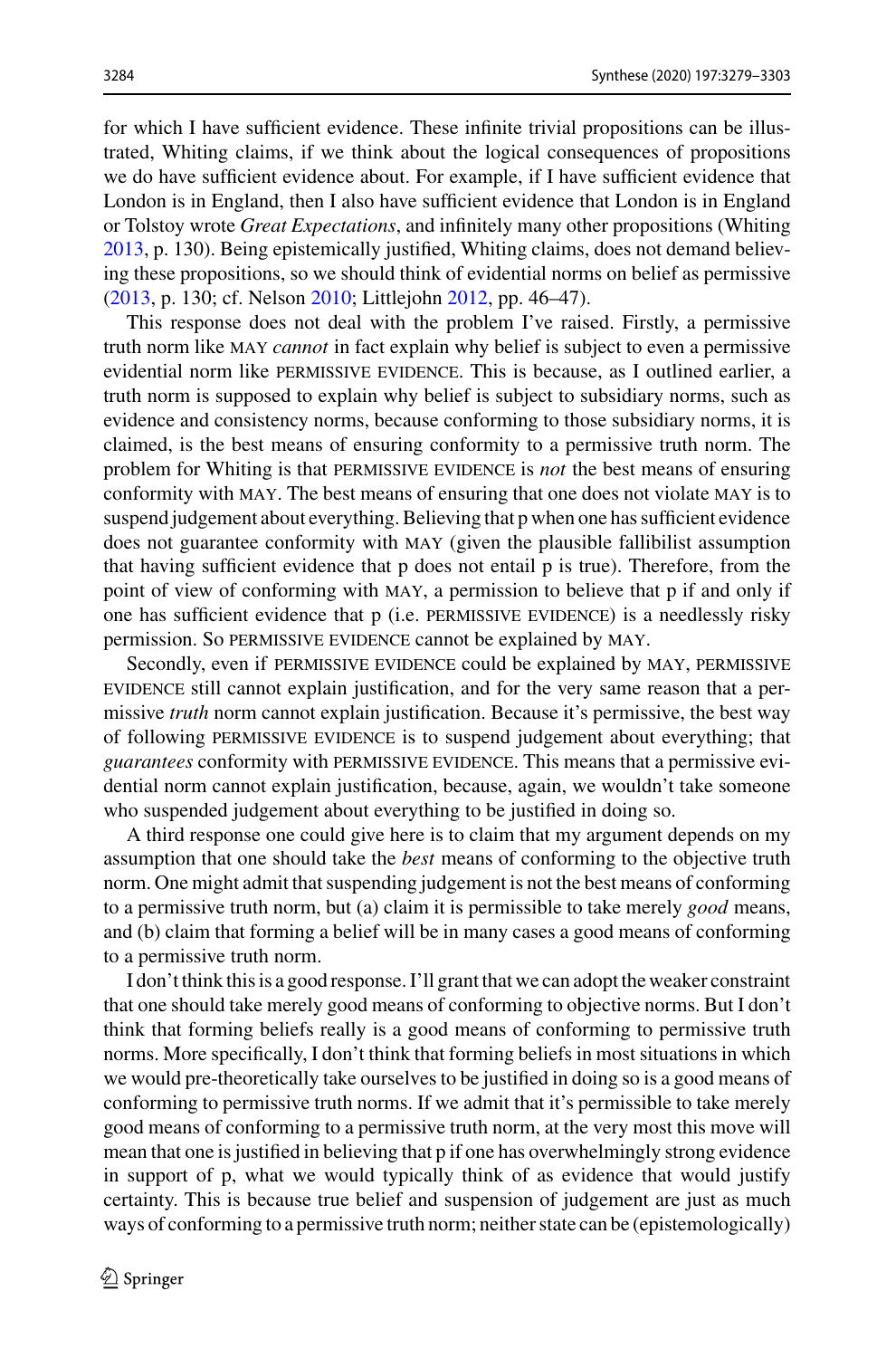preferred to one another. This makes it's hard to see how anything other than only forming a belief that p when one has overwhelmingly strong evidence that p could count as good means of conforming to a permissive truth norm. But such a picture would not tally with our pre-theoretical picture of epistemic justification, according to which evidence that would justify belief is lower than the overwhelming degree of evidence that would justify certainty. Therefore, opting for the weaker constraint that one should take good means to conform to the objective truth norm does not save permissive truth norms from my charge that they cannot explain justification.

A fourth response is given by Thomas Raleigh. He claims that someone who takes the pyrrhonian option of suspending judgement about p no matter how strongly the evidence supports p does violate a permissive truth norm. This is because, he claims, suspending judgement about p no matter how strongly the evidence supports p is an attitude which "embodies a *false belief about what the evidence supports*" (Raleigh [2013,](#page-24-9) p. 263). Therefore, although the pyrrhonian does *not* have a false belief *about p*, he does have a false second-order epistemological belief about the evidence in support of p. So he is violating the permissive truth norm with regards to the second-order belief.

I admit that someone who suspends judgement about p no matter how strongly the evidence supports p has a false belief about what the evidence supports. But it's question-begging to assume this in defence of a permissive truth norm. This is because *if* a permissive truth norm were the fundamental norm that explains justification, the false belief about the evidence, which Raleigh claims the pyrrhonian has, would *no longer be false.*

To make this clear we need to be specific about *which* belief of the pyrrhonian's is supposed to be false. It cannot be a belief that the evidence supports p to a certain degree—e.g. a belief that the evidence makes p 95% likely, for example—because the pyrrhonian can suspend judgement about p and retain *that* belief. It must be the pyrrhonian's belief that the evidence does not support p to a degree that's sufficient to make one justified in believing that p. But if a permissive truth norm were the fundamental norm on belief, then *no* amount of evidence in support of p could make one justified in believing that p, given that suspending judgement about p *guarantees* conformity with a permissive truth norm and believing p does not. To assume that the pyrrhonian's epistemological beliefs about epistemic support would be false, as Raleigh does, is question begging.

A fifth response a defender of a permissive truth norm could give is to claim that it's impossible for one to suspend judgement about everything; one just has to have some beliefs in order to live one's life (cf. Burnyeat [1980\)](#page-24-21). A classic statement of this view comes from Hume: "The great subverter of *Pyrrhonism* or the excessive principles of scepticism is action, and employment, and the occupations of common life" (Hume [1748,](#page-24-22) pp. 158–59).

Does this help the defender of the permissive truth norm? I don't think it does. This is because even if it's true that one cannot suspend judgement about everything, that doesn't deal with the fundamental problem a permissive norm has with explaining justification.

This is because all that is strictly required for a permissive truth norm to fail to explain justification is for there to be some cases in which (a) one would be justified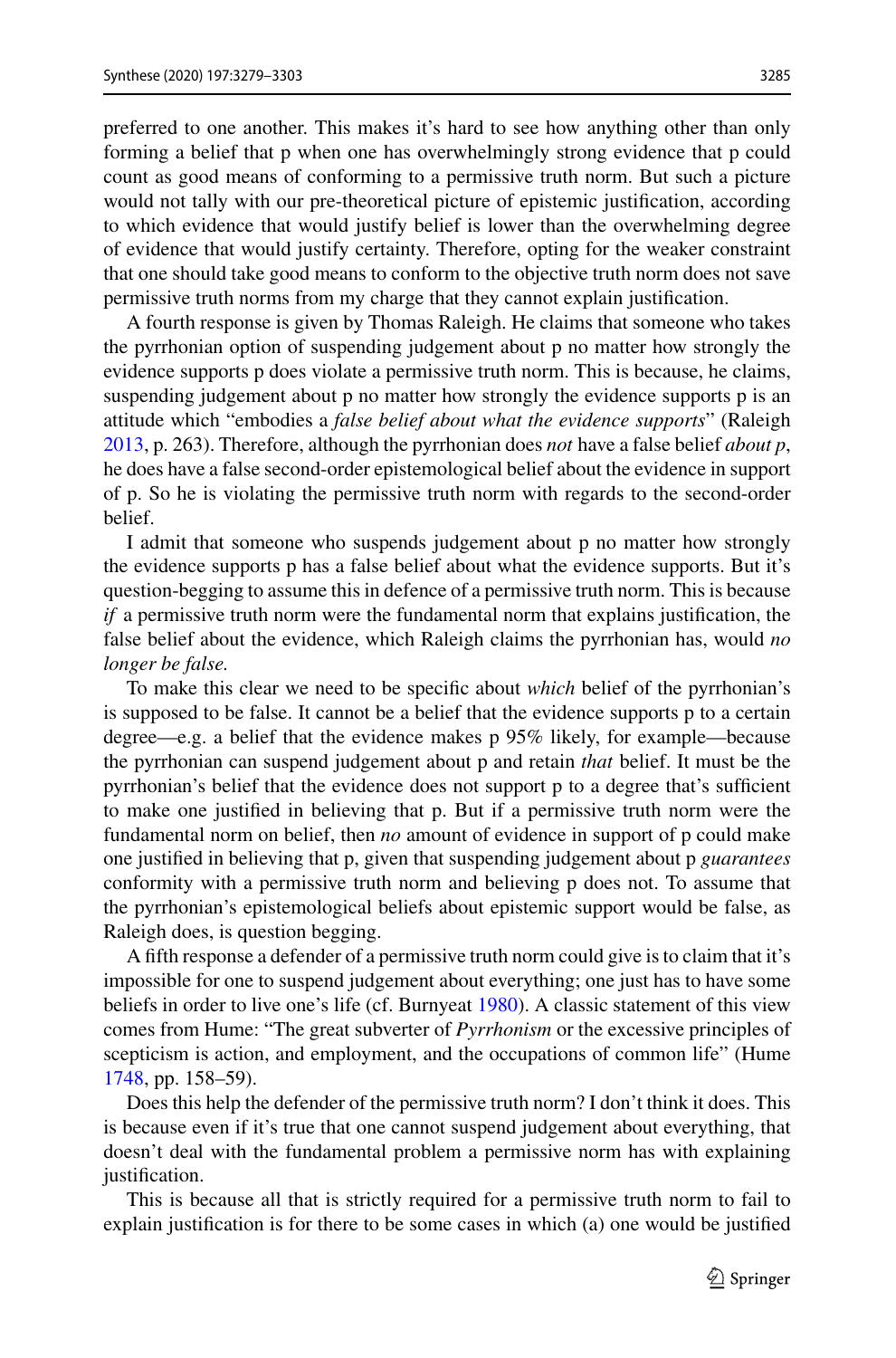in believing that p, and (b) it's possible for one to suspend judgement about p. A permissive truth norm would fail to explain justification if there is *any* such case, because such a case would show having a justified belief does not coincide with taking the best means to conform to a permissive truth norm. It's highly implausible to deny that there are any such cases, even if we grant the Humean point that it's impossible to suspend judgement about everything. Therefore, the impossibility of suspending judgement about everything doesn't touch my argument against permissive truth norms.

We can summarise the conclusion of this section as follows: if we want norms on beliefs to explain justification, that explanation is only going to work if not *all* norms on belief are permissive norms—i.e. norms that only prohibit having certain beliefs, but never positively prescribe believing anything. If there are only permissive norms on belief—whether they be truth norms, evidential norms, or something else—the best way of conforming with them will be the pyrrhonian option of suspending judgement about as much as one can; doing anything else will be needlessly risky.

### <span id="page-7-0"></span>**3 Against Wedgwood's conditional truth norm**

A second way of reformulating a truth norm so that it doesn't prescribe believing all the truths is to make it *conditional*, i.e. a norm which only comes into force if certain other conditions are met (conditions other than truth of course). The following norm, put forward by Ralph Wedgwood, is an example:

considers: If one consciously considers p, then one ought to believe that p if and only if p is true. (Wedgwood  $2013$ , p.  $127)^4$  $127)^4$ 

considers, unlike ought, does not entail that one ought to believe all the truths, because there are many true propositions one does not consciously consider.

Because of this feature, CONSIDERS looks like it won't prescribe believing ungraspably complex truths or most cases of trivial truths. The former look like truths which we cannot consciously consider and the latter look like truths which we don't in fact consciously consider. On the other hand, Bykvist and Hattiangadi argue that CONSIDers still faces problems with blindspots (Bykvist and Hattiangadi [2007,](#page-24-1) pp. 281–282, [2013,](#page-24-23) Sect. 3; though see Wedgwood [2013,](#page-24-8) Sects. 4–7 for a reply).

I'm not going to go into detail about whether CONSIDERS can deal with all three problematic kinds of truth. This is because even if it can, CONSIDERS also fails to explain justification, much as permissive truth norms did, though for rather different reasons.

<span id="page-7-1"></span><sup>&</sup>lt;sup>4</sup> Wedgwood doesn't actually defend CONSIDERS. He defends the following truth norm, which doesn't feature the concept 'ought', but instead features the concept 'correct':

correct: A belief that p is correct if and only if p is true. (Wedgwood [2002,](#page-24-11) p. 272)

And although he doesn't put it into the content of his truth norm, Wedgwood makes it clear that he regards correct as only concerning propositions one *consciously considers* [\(2002,](#page-24-11) p. 273, [2008,](#page-24-24) p. 5, fn.8). For simplicity, I'll discuss CONSIDERS rather than CORRECT, since it's a more direct reformulation of the norm we started with, OUGHT.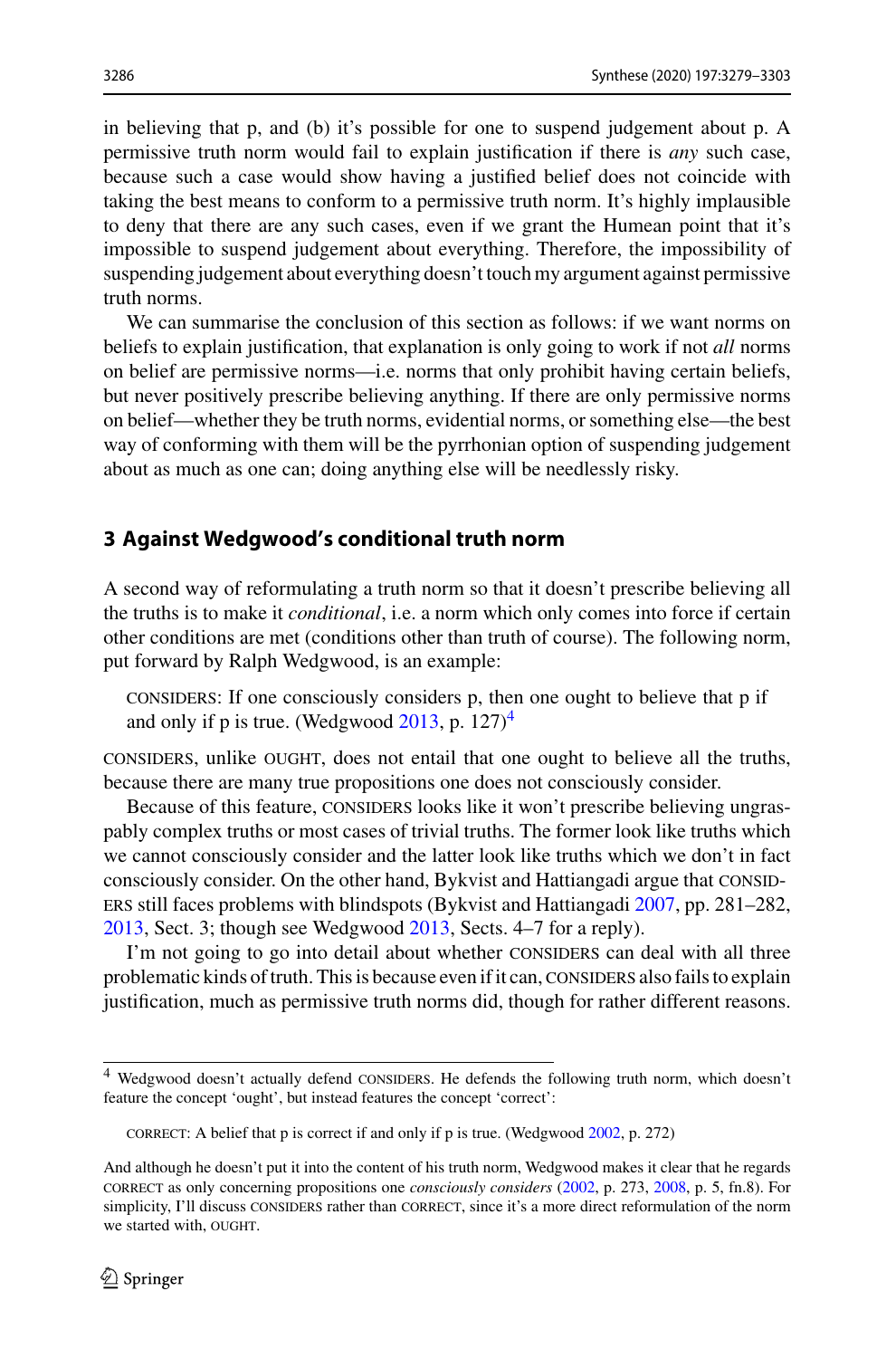Therefore, insofar as a truth norm is supposed to explain justification, CONSIDERS is inadequate.

The particular reason why CONSIDERS cannot explain justification is because it has implausible consequences in some situations in which someone has overwhelming evidence that p, fails to believe that p, but does not consciously consider p. This result, as I'll now show, is implausible.

I'll illustrate with an example. Say's there's a boss of a company, called Diane, who has overwhelming evidence that one of her employees has repeatedly abused his position. In particular, Diane carries out periodic reviews of the company's accounts, and has strong evidence that a particular employee, John, has been secretly and repeatedly embezzling company money and spending it himself. However, Diane avoids ever consciously considering whether John has abused his position for some pragmatic reason: perhaps she avoids considering this because John's a close friend and she wouldn't be able to bear the thought that he'd steal from the company, or in order to avoid having to confront him about it. And the fact that Diane, for these pragmatic reasons, avoids thinking about it means that she fails to believe what her evidence overwhelmingly indicates, i.e. that John has abused his position. Furthermore, let's say that Diane's failure to believe that John has abused his position is manifested in her thought and behaviour in various ways, just *none* of which involve her considering whether he's abused his position. For example, she writes that she is happy with his performance in his reviews, she's not planning to sack him, etc.

I take it that the intuitive response to such a case is that Diane is epistemically unjustified for failing to believe that John has abused his position. Diane's failure to consider whether John has abused his position is, I admit, *pragmatically* motivated, and is a practical or moral failing. But this does not mean that Diane is not also *epistemically* unjustified. It is commonplace to think that belief formation being influenced by pragmatic considerations can result in epistemic irrationality, as in cases of wishful thinking and self-deception. And this looks like what happens in the case of Diane. Therefore, if CONSIDERS is the fundamental norm that explains justification, then it should explain why Diane is epistemically unjustified.

However, it doesn't looks like considers can explain this. This is because Diane has not taken any bad means of conforming to CONSIDERS. This is precisely because considers does not oblige one to believe anything about p if one doesn't consciously consider p; if one doesn't consciously consider p, one is necessarily off the hook. In other words, because considers means one cannot be unjustified in failing to believe that p unless one consciously considers p, it makes justification too *restrictive*.

A defender of considers might claim here that Diane *should* have consciously considered whether her employee has abused her position, perhaps because of her fiduciary responsibility to the company's shareholders. If this is the case, we can still claim that Diane has done *something* wrong, but what she has done wrong is not explained by CONSIDERS, but by a *distinct* norm about what she ought to consciously consider.

I have two responses to this objection. Firstly, it seems to me that what Diane has done wrong is, at least in part, an *epistemic* failure. But if the only thing Diane has done wrong, according to the defender of considers, is to violate a distinct norm about what she ought to consciously consider, then that doesn't look like an epistemic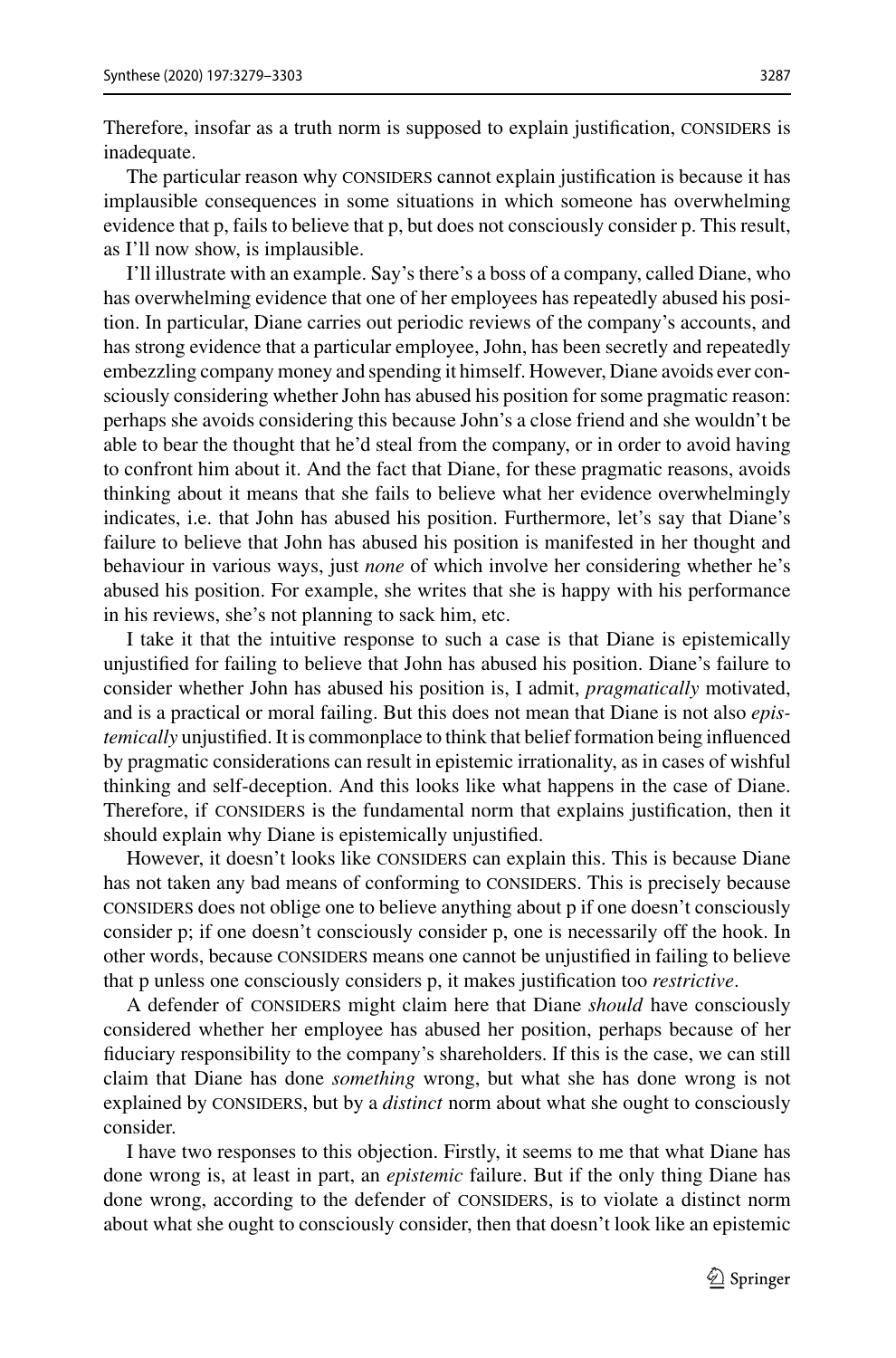failure; it looks more like a practical or moral failure. Claiming that Diane has *only* violated a practical norm about what she ought to consciously consider looks like an overly narrow picture of what kinds of failure occur in such a case.

Secondly, and more importantly, if the defence of CONSIDERS depends on appealing to distinct norms about what one ought to consciously consider, that means that considers cannot be the *fundamental* norm on belief that explains justification, i.e. it cannot *by itself* explain why belief is subject to other epistemic norms. And just as with permissive truth norms, the key point I have wanted to make is that CONSIDERS cannot be the fundamental norm that explains justification. Those like Wedgwood who defend a truth norm that only applies to propositions which one consciously considers do claim it is fundamental norm on belief that explains justification (Wedgwood [2002,](#page-24-11) pp. 271–283). That claim is undermined if the defender of considers has to appeal to other norms about what one ought to consciously consider in order to deal with cases like that of Diane.

In summary, reformulating a truth norm so that it only applies to propositions one consciously considers makes it incapable of carrying out the role of explaining justification. It means one can only be unjustified in relation to propositions one actually consciously considers. But this, as the case of Diane shows, is implausible. This doesn't show that CONSIDERS is *false*. It may well still be the case that for every proposition one considers, one should believe it if and only if it's true. But it does show that considers cannot be the fundamental norm which explains justification. Therefore, insofar as a truth norm is supposed to play that role, CONSIDERS is inadequate.

## <span id="page-9-0"></span>**4 In defence of an alternative conditional truth norm: DOXASTIC ATTITUDE**

Although we've seen that CONSIDERS fails to explain justification, I want to suggest making a truth norm *conditional* is the right way to deal with the believing-allthe-truths problem. In particular, I'll defend the following conditional truth norm, discussed (but not defended) by Conor McHugh:

doxastic attitude: If one has some doxastic attitude towards p, one ought to believe that p if and only if p is true. (McHugh [2012,](#page-24-6) p. 12)

Having 'some doxastic attitude towards p' involves either believing that p, or disbelieving p (i.e. believing that not-p), or suspending judgement as to whether p. I'll give more detail about the last of these three options shortly, and particular about why we should think of it as a doxastic attitude.

My defence of DOXASTIC ATTITUDE has two main steps. Firstly, I'll argue, in Sect. [4.1,](#page-10-0) that DOXASTIC ATTITUDE does not have the problem CONSIDERS had with the case of Diane. Whereas it was implausible that one could be unjustified only in relation to propositions one actually consciously considers, it *is* plausible, I'll suggest, that one can be unjustified only in relation to propositions one has some doxastic attitude towards. This means that DOXASTIC ATTITUDE doesn't fail to explain justification in the way that CONSIDERS does.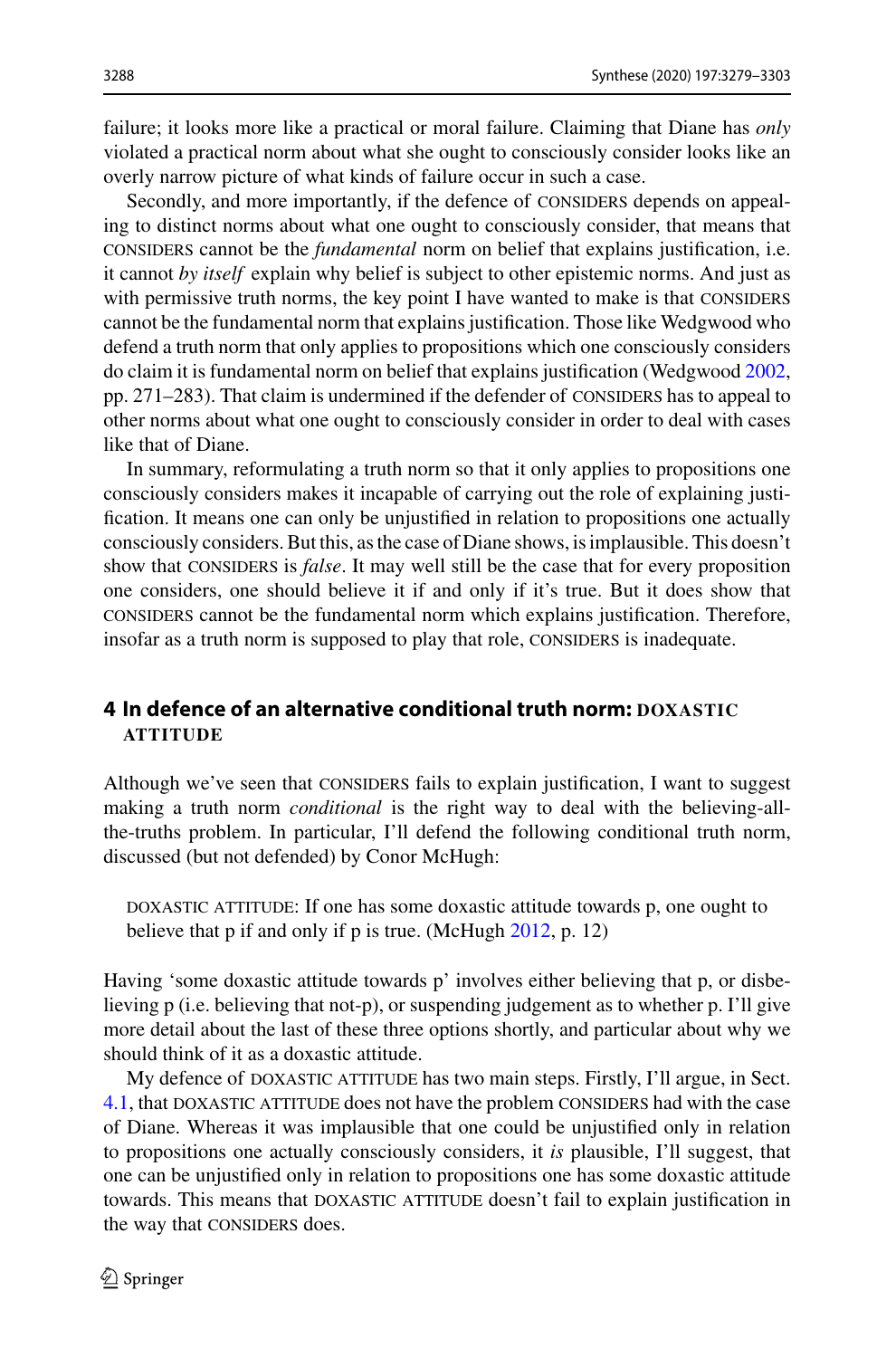Secondly, I'll argue, in Sect. [4.2,](#page-14-0) that DOXASTIC ATTITUDE does not prescribe believing the three problematic kinds of truth discussed above: ungraspably complex truths, trivial truths, and true blindspots. I'll admit that doxastic attitude has an initial problem with dealing with trivial truths and true blindspots. Given one will have some attitude towards *some* truths of these kinds, DOXASTIC ATTITUDE prescribes believing some of them. But I'll argue that this can be dealt with by appealing to the way in which a truth norm like DOXASTIC ATTITUDE explains justification. Firstly, I'll argue that following DOXASTIC ATTITUDE will never involve believing blindspots. Secondly, I'll argue that following DOXASTIC ATTITUDE will only involve believing trivial truths which one would look unjustified if one didn't believe.

This second point is one we could also make in relation to some other truth norms; in particular, in relation to CONSIDERS. The key reason to prefer DOXASTIC ATTITUDE is that it both provides an answer believing-all-the-truths problem and is capable of explaining justification.

#### <span id="page-10-0"></span>**4.1 Why DOXASTIC ATTITUDE does not make justification overly restrictive**

I'll first explain why DOXASTIC ATTITUDE does not have the problem CONSIDERS had with the case of Diane. The problem with CONSIDERS was that if it were the fundamental norm explaining justification, then justification would be overly restrictive. In particular, it would have the result that one could only be unjustified in relation to propositions one consciously considers. But the case of Diane showed this to be implausible.

doxastic attitude does not, I suggest, have an analogous problem. It is plausible, I'll argue, that one can only count as being unjustified in failing to believe that p if one has some doxastic attitude about whether p, i.e. if one counts as believing, disbelieving, or suspending judgement about whether p. In order to show this, I'll need to briefly discuss the reasons for thinking that suspension of judgement is a distinctive doxastic attitude.

It's plausible that to suspend judgement about whether p is not just a matter of neither believing nor disbelieving p. As Wedgwood points out, even rocks and numbers count as neither believing nor disbelieving propositions, but they don't count as suspending judgement about them [\(2002,](#page-24-11) p. 272). Rather, suspending judgement about whether p seems to involve having some attitude about whether p, but just an attitude of *neutrality* rather than belief (though it needn't involve being *exactly* neutral as to whether p, i.e. thinking that p is just as likely as not-p). In this vein, Scott Sturgeon describes suspension of judgement as *committed neutrality* [\(2010,](#page-24-25) p. 136).

There is a further question, which I won't go into, about what constitutes this attitude of committed neutrality about whether p. Some claim that it is reducible to some other doxastic attitude. This could be a middling credence/confidence as to whether p (Christensen [2009,](#page-24-26) p. 757), or a middling confidence spread (otherwise known as a middling 'mushy credence') (Sturgeon [2010\)](#page-24-25). It could also be a higher-order belief, such as the belief that the evidence doesn't support having a belief about whether p (Raleigh [2013,](#page-24-9) p. 263). Others claim that suspending judgement about whether p is a distinct and *sui generis* doxastic attitude towards p (Friedman [2013\)](#page-24-27).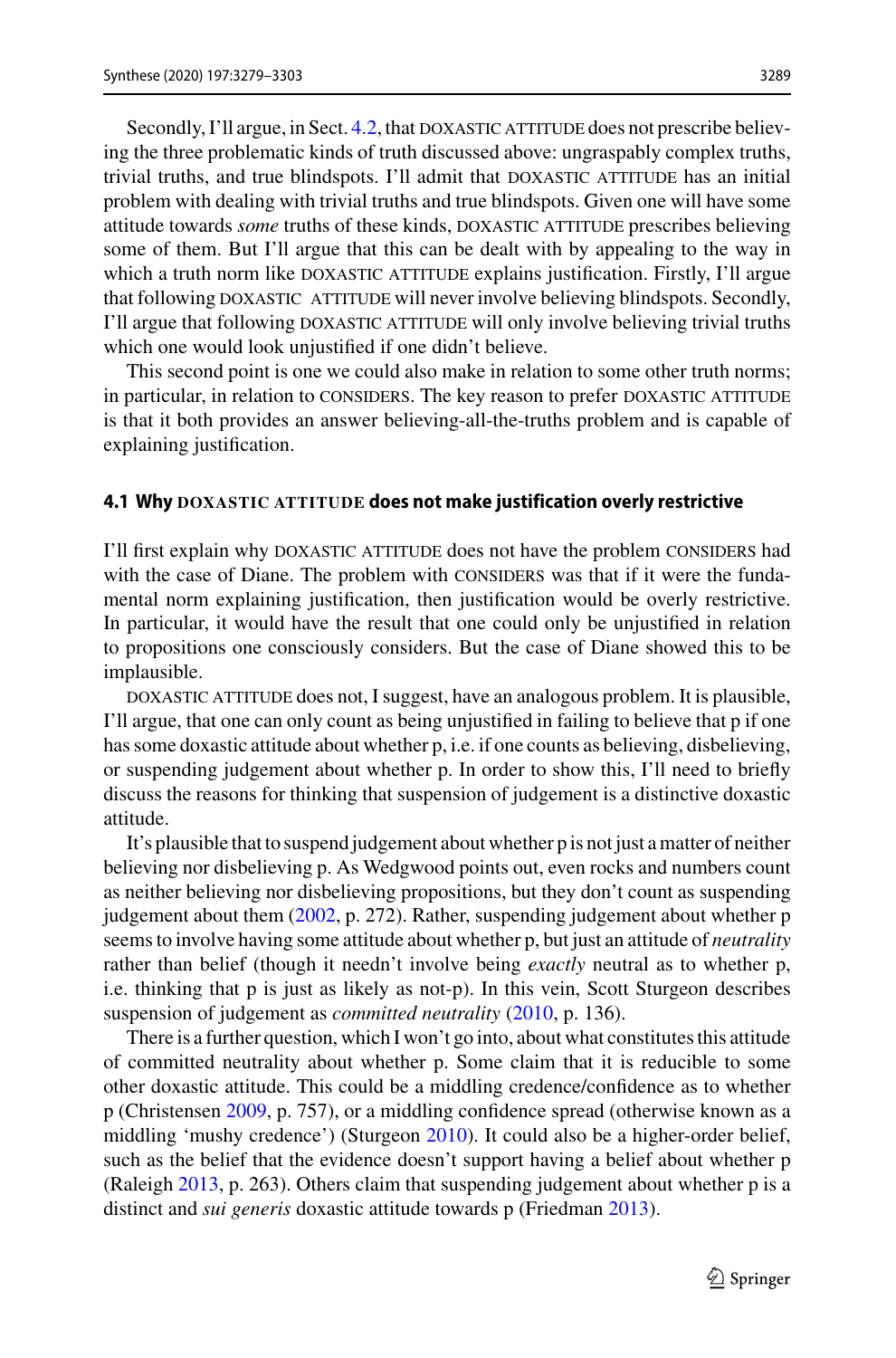I'm going to set this question aside, because I'm not concerned with the particular doxastic attitude suspending judgement should be analysed as, if any (though for more detail, see Friedman [2013\)](#page-24-27); I'm concerned with what differentiates cases in which I suspend judgement about p—i.e. cases in which I have the distinct attitude of neutrality about whether p—from cases in which I merely lack belief about whether p.

So what differentiates someone who suspends judgement about whether p from someone who merely lacks belief about whether p? I want to suggest that the guide to when someone counts as suspending judgement is if we need to appeal to an attitude of neutrality or agnosticism about whether p as part of their cognitive economy, e.g. to explain why they acted in a certain way or had other attitudes. For example, say a holidaymaker was planning on going on holiday after the Brexit referendum, and changed half of their currency before the referendum and waited to change the rest after the referendum. In order to explain this holidaymaker's behaviour, we need to appeal to attitude of neutrality about who would win the referendum.

The role of an attitude of neutrality in one's cognitive economy can help distinguish the above case from cases when someone lacks any attitude towards a proposition. For example, it's plausible Donald Trump has no doxastic attitude about whether the Queen is currently in the White Drawing Room in Buckingham Palace. Like our holidaymaker, Donald Trump neither believes or disbelieves the proposition. The key difference, I suggest, is that in the case of our holidaymaker, an attitude of neutrality is required to explain his behaviour; whereas with Donald Trump we don't have to appeal an attitude of neutrality about whether the Queen is currently in the White Drawing Room in order to explain anything he does, thinks, or feels.

Other examples of where lack of belief as to whether p does not amount to suspension of judgement include cases when one lacks the requisite concepts or when one can't fully grasp p because one's not sufficiently acquainted with its content. The former might include children who lack beliefs about whether Britain will enter a recession after Brexit. An example of the latter might be my lack of belief as to whether a particular hair on David Cameron's left arm is exactly 1 cm long. What unites these cases and Donald Trump's lack of belief about the Queen's whereabouts is that we don't have to appeal to any attitude of neutrality in the believers' cognitive economies in order to explain what they think, feel, or do, whereas we do in a case like the holidaymaker. An attitude of neutrality or agnosticism playing a role in one's cognitive economy is what I regard as the essence of suspension of judgement, and this is how I intend it to be understood in my defence of DOXASTIC ATTITUDE.

This is a rough sketch, but it will be sufficient to defend my key claim: that one can that only be unjustified in failing to believe that p if one has some other attitude towards p, i.e. either disbelief or suspension of judgement. Once we take into account what would be really be involved in someone not having any doxastic attitude about whether p, it is no longer plausible, I suggest, that such a person could count as unjustified for failing to believe that p. This means that DOXASTIC ATTITUDE, unlike CONSIDERS, does not make justification overly restrictive.

This can be illustrated with the case of Diane, but the point generalizes. In the case of Diane, at least as I described it above, I think it's plausible that Diane counts as having *some* doxastic attitude about whether John has abused his position, whether that be a *negative* attitude of disbelief or a *neutral* attitude of suspension of judgement.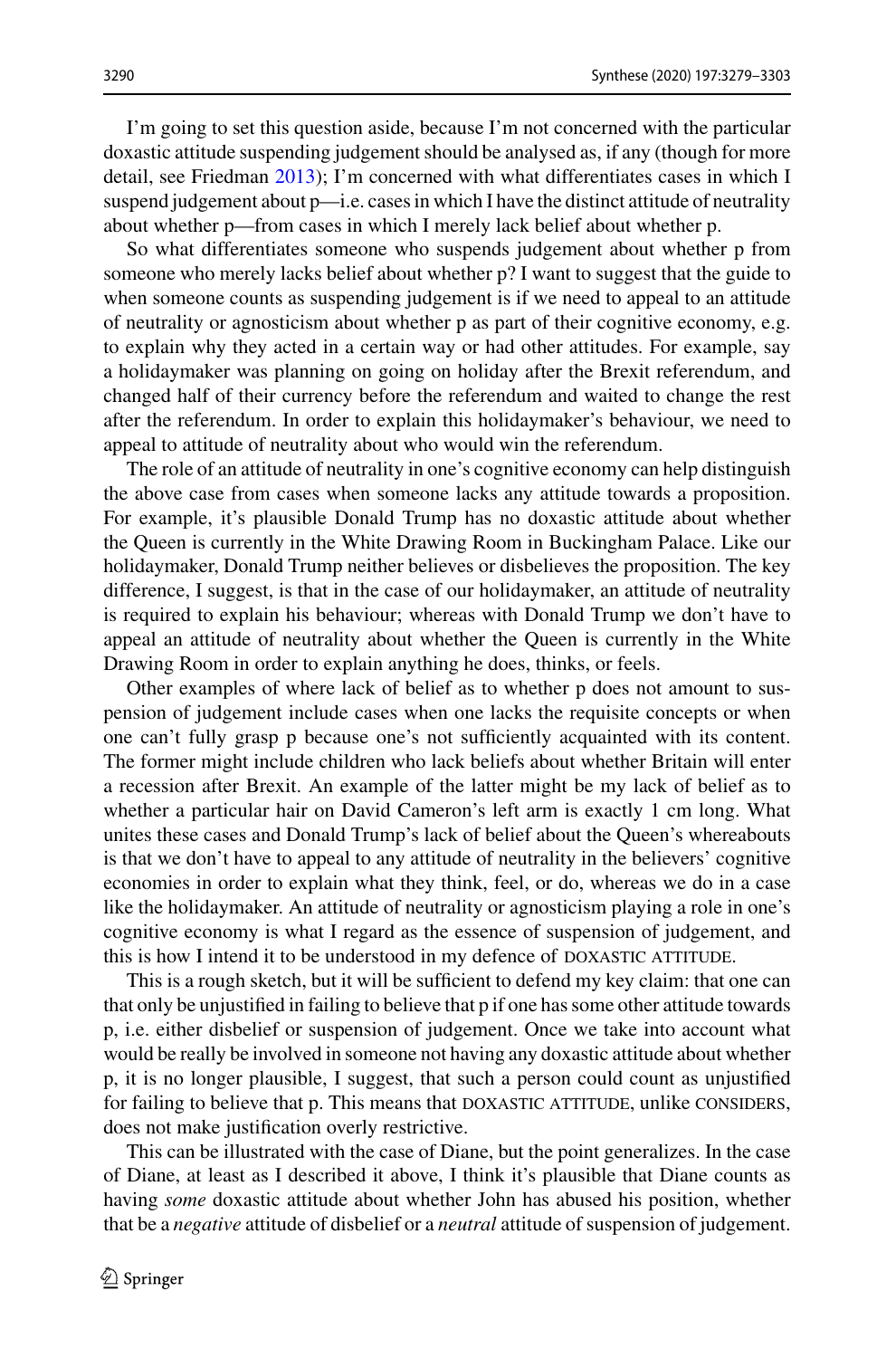It seems, as least in the case as I described it above, we would need to appeal to one of these doxastic attitudes about whether John has abused his position as part of Diane's cognitive economy in order to explain her actions and attitudes, e.g. to explain why she's stated she's happy with John's performance in his reviews, why not planning on sacking him, etc.

One might doubt whether I can say this, given how I've described Diane as never having consciously considered whether John has abused his position. This may seem to undermine my claim that Diane has some doxastic attitude—either disbelief or suspension of judgement—about this proposition. One may think having an attitude requires prior conscious consideration.

But this doesn't look true. Disbelief clearly doesn't require prior conscious consideration, and I suggest we should say the same about suspension of judgement. It's clear that one can believe that belief p without having consciously considered p. To use Robert Audi's example, "one might come to believe, through hearing a distinctive siren, that an ambulance went by, but without thinking of this proposition or considering the matter" [\(1994,](#page-23-2) p. 421). Since disbelief just is belief that not-p, disbelief needn't require prior conscious consideration. So if Diane counts as *disbelieving* the proposition as question, there is clearly no problem here.

Does Diane's failure to consciously consider whether John has abused his position mean she can't count as *suspending judgement*? I suggest that we shouldn't think that suspension of judgement requires conscious consideration either.<sup>[5](#page-12-0)</sup> Recall that the essence of the attitude of suspension of judgement, as I mean it, is whether an attitude of neutrality plays a role in someone's cognitive economy. This doesn't look like it requires prior conscious consideration. We can illustrate by modifying Audi's example slightly. Say I hear a siren, but I don't know the difference between ambulance and police sirens (though I recognize both as emergency-services vehicles). In such a case, I think it's plausible that an attitude of neutrality about whether an ambulance went by can play a role in my cognitive economy. It might explain why, for example, I begin to worry about whether something's happened to my infirm neighbour, and why I look out the window to check. This doesn't look like it requires prior conscious consideration of whether an ambulance has gone by, any more than belief did in Audi's original example.

Applying these considerations to case of Diane, I don't think prior conscious consideration is required for her to count as suspending judgement. All that is required is for an attitude of neutrality about whether John has abused his position to play a role in her cognitive economy, and I think it clearly does, e.g. she states that she is happy about his performance and she does not intend to sack him. These actions and attitudes only make sense, I suggest, if she either disbelieves or suspends judgement about whether John has abused his position. Therefore, I think it's plausible that Diane counts as having some doxastic attitude.

Furthermore, I think it's plausible that Diane counts as unjustified for failing to believe that John has abused his position *only* given the assumption that she has some doxastic attitude about this. This can be shown by thinking about what would have

<span id="page-12-0"></span><sup>5</sup> Some have claimed that suspension of judgement requires prior consideration. For example, Wedgwood understand suspension of judgement as "when one consciously considers p, but neither believes nor disbelieves p" [\(2002,](#page-24-11) p. 272). Others deny this (Friedman [2013,](#page-24-27) p. 170).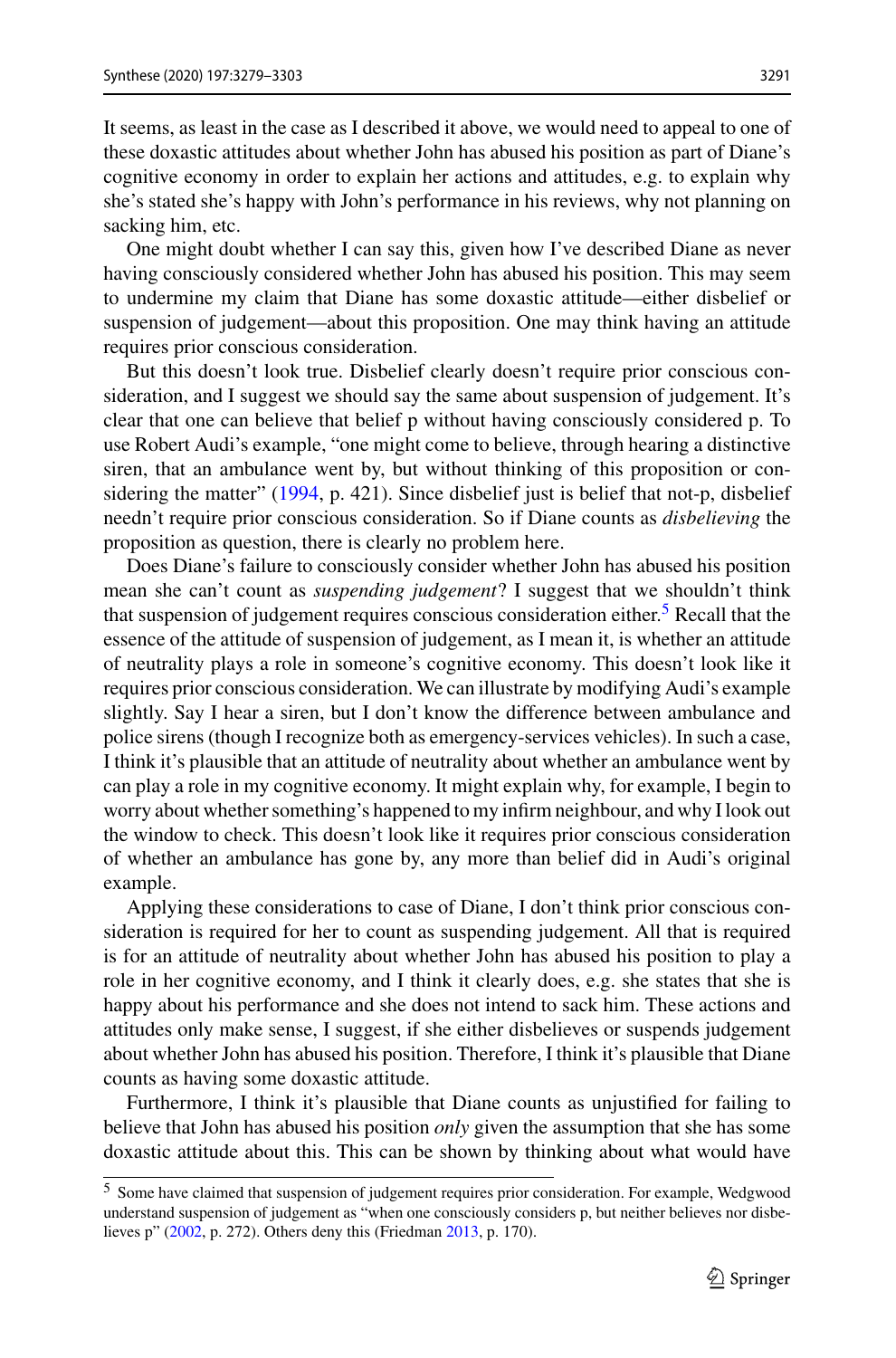to be *different* in order for it to be plausible that Diane counts as not having *any* doxastic attitude about whether John has abused his position, i.e. to not even count as *suspending judgement* about it.

What would have to be the case for Diane to lack any doxastic attitude about whether her employee abused his position? Recall the kinds of cases I discussed earlier in which people neither believe nor disbelieve p, but don't count as suspending judgement about whether p. These included cases in which the proposition in question clearly played no role in one's doxastic mental life (such as Donald Trump's lack of belief about the Queen's whereabouts), cases in which people lack the requisite concepts involved in p, and cases in which people aren't sufficiently acquainted with p's content. Because we don't need to appeal to an attitude of neutrality as to whether p as part of their cognitive economy, such people plausibly count as not having any attitude towards p at all.

We could modify the case of Diane to be more like these cases. We could make it more like Donald Trump's lack of belief about the Queen's whereabouts by making Diane no longer have a position of authority, so she doesn't carry out reviews of the accounts and employees' performance. We could make her case more like the case of lacking the requisite concepts, for example, supposing that Diane doesn't fully understand what it is for someone to abuse their position; perhaps she doesn't have the concept of legal or moral obligation, so she doesn't understand that her employees have certain duties in virtue of having the roles that they do.

In these modified cases, I admit that it *would* be plausible that Diane would count as not having any attitude about whether her John has abused her position, not even an attitude of neutrality. But I *don't* think it's plausible that in such circumstances, Diane would count as *unjustified* in failing to believe that her employee has abused his position. In the case in which Diane no longer reviews the accounts or employee performance, it's hard for still think of her as having sufficient evidence that he's abused his position. In the case where she lacks the relevant concepts, I don't think it's plausible that she would be unjustified even if she still has overwhelming evidence that he has (though she may only recognise in retrospect *that it was* evidence). If Diane genuinely lacked the relevant concepts, then the case would look more like one of non-culpable ignorance. Therefore, changing the case in this way so that Diane counts as not having any doxastic attitude about whether John has abused his position makes it no longer plausible that she's unjustified.

These are, of course, just *two* ways in which the case of Diane could be changed so that she has no attitude about whether John has abused his position. And more generally the case of Diane, as originally described, is just *one* example of someone who looks unjustified in failing to believe that p. But I think there is a principled reason to make a more general conclusion that one can only be unjustified in failing to believing that p if one has some doxastic attitude towards p.

This is because in order to make it plausible a subject doesn't have any attitude at all about a proposition, you need to invoke some sort of *gap* between the subject and the proposition in question. That is required to support the claim that the subject doesn't have any doxastic attitude about whether p, i.e. the claim that proposition in question plays *no* role in the subject's (doxastic) mental life. This was evident in my modified examples, which both needed to appeal to this kind of gap in order for Diane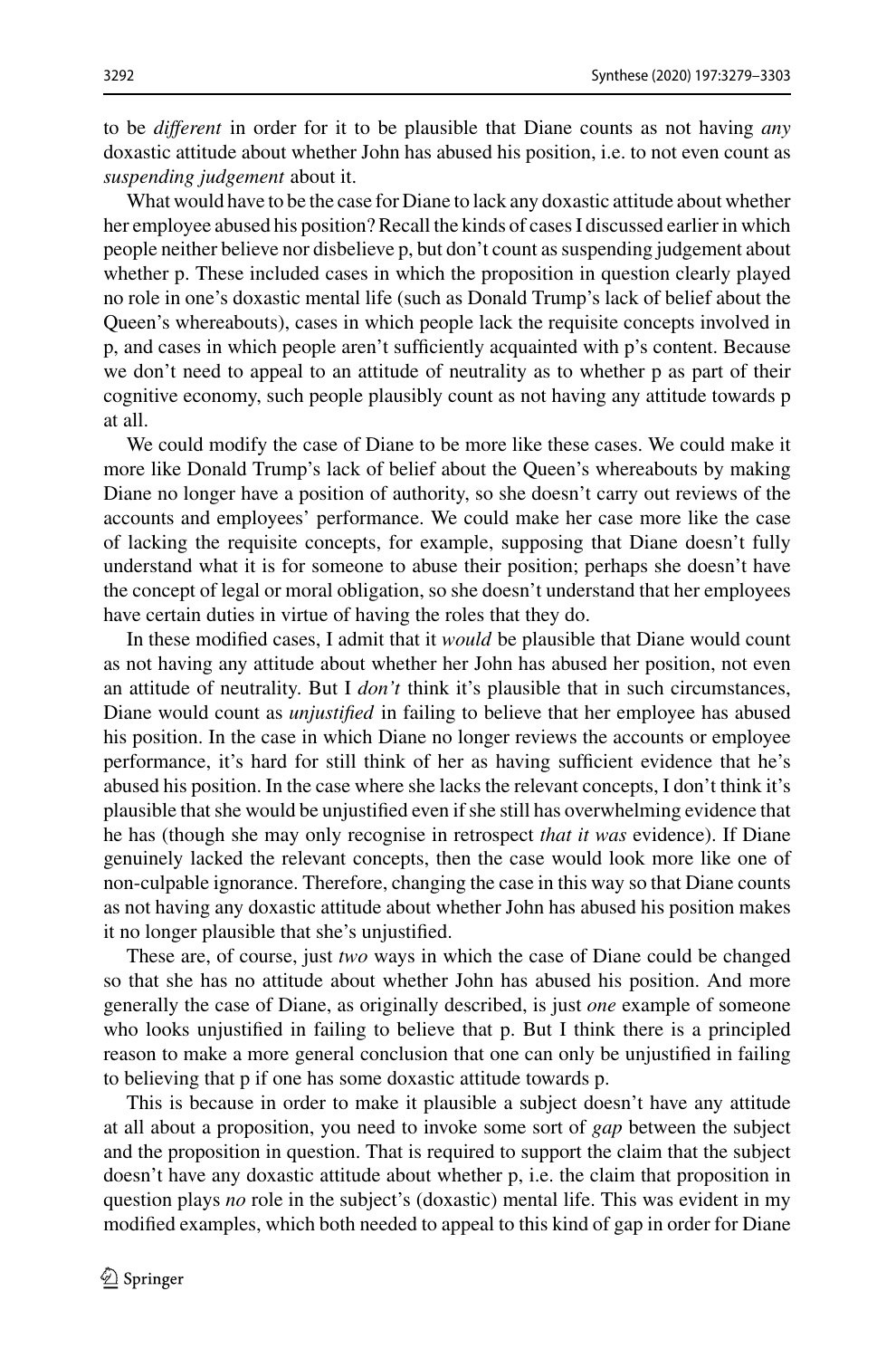to count as not having any attitude about whether John abused his position. But the existence of such a gap between the subject and the proposition is *also* likely to make it implausible that the subject could count as unjustified for failing to believe that p, i.e. it's likely to make it into a case of non-culpable ignorance. It doesn't look plausible that there will be any cases in which someone *both* plausibly looks like they don't have any doxastic attitude about whether p *and* plausibly looks unjustified in failing to believe that p.

This should lead us to conclude, I suggest, that one can only be unjustified in failing to believe that p if one has some doxastic attitude about whether p. And if this is case, doxastic attitude does not have an analogous problem to considers. considers made justification overly restrictive, because it meant that one could only be unjustified in failing to believe that p if one consciously considered p. The case of Diane showed this to be false. On the other hand, if DOXASTIC ATTITUDE is the fundamental norm that explains justification, that would mean that one could only be unjustified in failing to believe that p if one has some doxastic attitude about whether p. But this, as I've just shown, is plausibly true. Therefore, DOXASTIC ATTITUDE does not make justification overly restrictive.

#### <span id="page-14-0"></span>**4.2 How DOXASTIC ATTITUDE answers the believing-all-the-truths problem**

We can now move on to explain how DOXASTIC ATTITUDE deals with the believingall-the-truths-problem. DOXASTIC ATTITUDE clearly doesn't entail that one ought to believe all the truths because there are many truths which one doesn't have any doxastic attitude about. But does it entail that one ought to believe the three problematic truths that we covered earlier: ungraspably complex truths, trivial truths, and true blindspots?

On the one hand, it easily deals with ungraspably complex truths. If p is ungraspably complex, it's impossible for me to have *any* doxastic attitude about whether p. So doxastic attitude will never prescribe believing ungraspably complex truths. Therefore, DOXASTIC ATTITUDE does not violate 'OUGHT' IMPLIES 'CAN' in the way that OUGHT did.

On the other hand, it might seem at first glance to have some trouble with dealing with trivial truths and true blindspots.

Let's start with trivial truths. There are many examples of trivial truths which doxastic attitude does not and will never prescribe believing, such as a truth about the length of a hair on David Cameron's arm, because I don't have any doxastic attitude towards this truth, and almost certainly never will.

However, it looks like doxastic attitude might prescribe believing *some* trivial truths. This is because I might count as suspending judgment about some trivial truths. For example, say I'm home for Christmas, and my brothers insist on playing a board game, but the only game we have is an out of date edition of *Trivial Pursuit*. During this game, my brother asks me what was the nationality of the bronze medal winner in men's 100 m breaststroke at the Seoul Olympics. I tell him I don't know the answer, and we proceed with the game.

The true proposition about the nationality of the bronze medal winner of the men's 100 m breaststroke shooting at the Seoul Olympics looks just as trivial as a proposition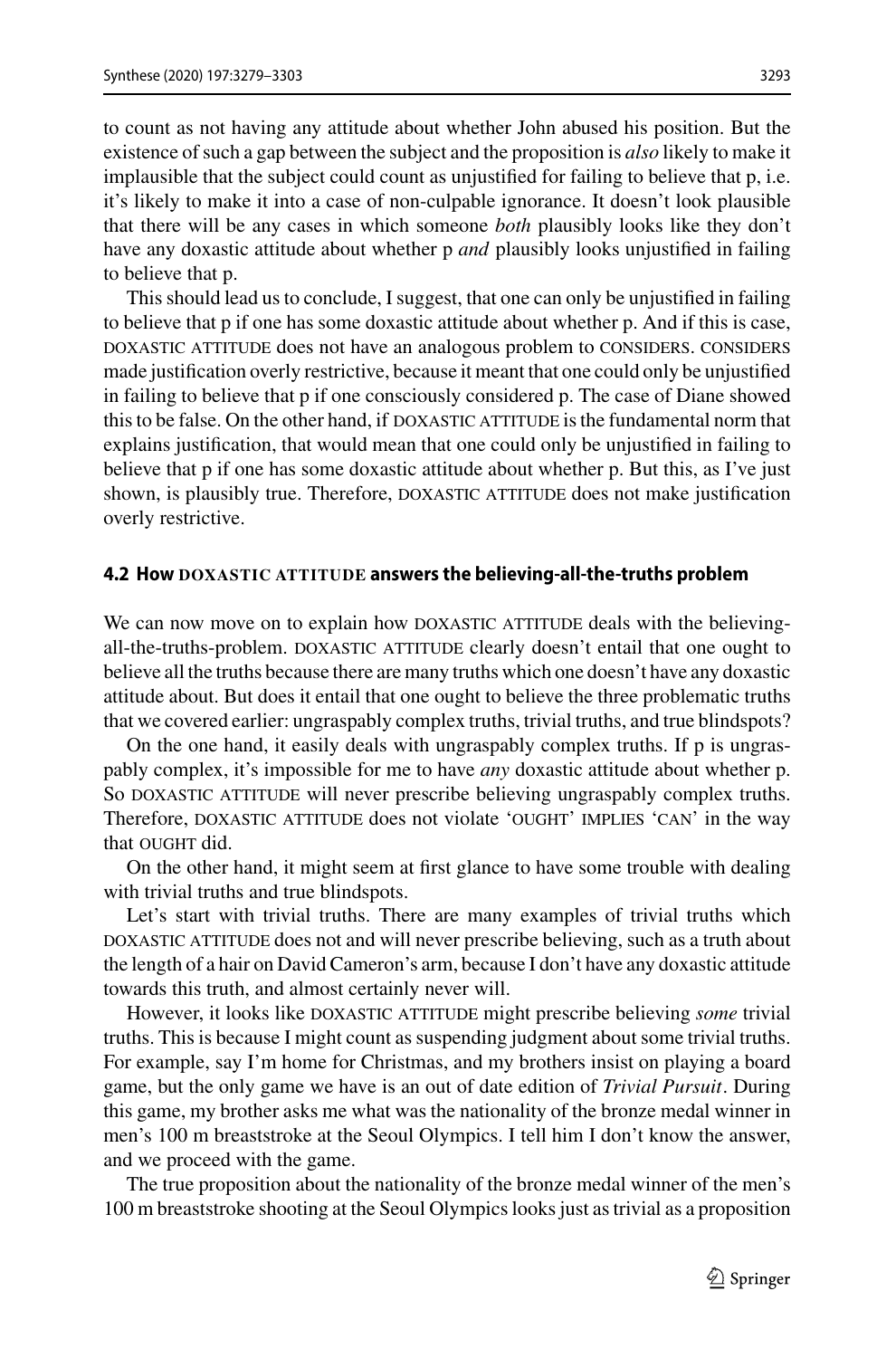about a hair on David Cameron's arm, and I look just as justified in having no belief about it. But I do seem to have a doxastic attitude about the latter proposition, namely suspension of judgement, because we would need to appeal to an attitude of neutrality about whether this proposition is true in order to explain by behaviour, i.e. my telling my brother I didn't know the answer. So according to DOXASTIC ATTITUDE, I ought to believe it. But an obligation to have a true belief about the nationality of the bronze medal winner at the men's 100 m breaststroke at the Seoul Olympics looks to be the kind of implausible obligation we were trying to avoid.

Secondly, DOXASTIC ATTITUDE might seem to have some trouble dealing with true blindspots. Presumably, I could count as either disbelieving or suspending judgement about whether it's raining but nobody believes it's raining, if, say, I believe it's not raining. But the proposition could be true, given I'm not infallible. And if it's true, then doxastic attitude prescribes believing it. So doxastic attitude prescribes believing some true blindspots.

The way to deal with these problems is *not*, I suggest, to further reformulate DOXAStic attitude so that it does not prescribe believing any trivial truths or true blindspots. The better way to deal with these problems, I will argue, involves appealing to the way in which a truth norm like DOXASTIC ATTITUDE is supposed to explain epistemic justification. Recall that a truth norm like DOXASTIC ATTITUDE is supposed to explain justification because one should follow subsidiary norms as a means to the end of conforming to it. This enables us to show that the fact DOXASTIC ATTITUDE prescribes believing some trivial truths and some true blindspots is unproblematic.

What I'll argue is that DOXASTIC ATTITUDE does prescribe believing some of these problematic truths, the means one should take to the end of conforming with DOXASTIC attitude will *never* involve believing true blindspots, and won't prescribe believing any *problematic* trivial truths.

#### **4.2.1 Why following DOXASTIC ATTITUDE will involve never believing blindspots**

Let's assume that I have some attitude about the proposition that it's raining and nobody believes that it is raining, i.e. that I count as either disbelieving or suspending judgement about it. If this is the case, and if the proposition is true, then DOXASTIC ATTITUDE prescribes believing it.

This is unproblematic, I suggest, because the means one should take in order to conform to DOXASTIC ATTITUDE will never involve believing the proposition that it is raining and nobody believes that it is raining. And this is the case whether or not the proposition is true.

This is because if one *does* believe that it's raining and nobody believes that it's raining, one is *guaranteed* to fail in conforming with DOXASTIC ATTITUDE. As soon as one believes it, it becomes false, and it thereby becomes the case that one has failed to conform to DOXASTIC ATTITUDE. And, of course, this is the case whether or not this proposition was true before one believed it.

On the other hand, if one does *not* believe that it is raining and nobody believes that it's raining—by either disbelieving or suspending judgement about it—then one is *not* guaranteed to fail in conforming with DOXASTIC ATTITUDE. If it does turn out to be true that it is raining and nobody believes that it is, then in failing to believe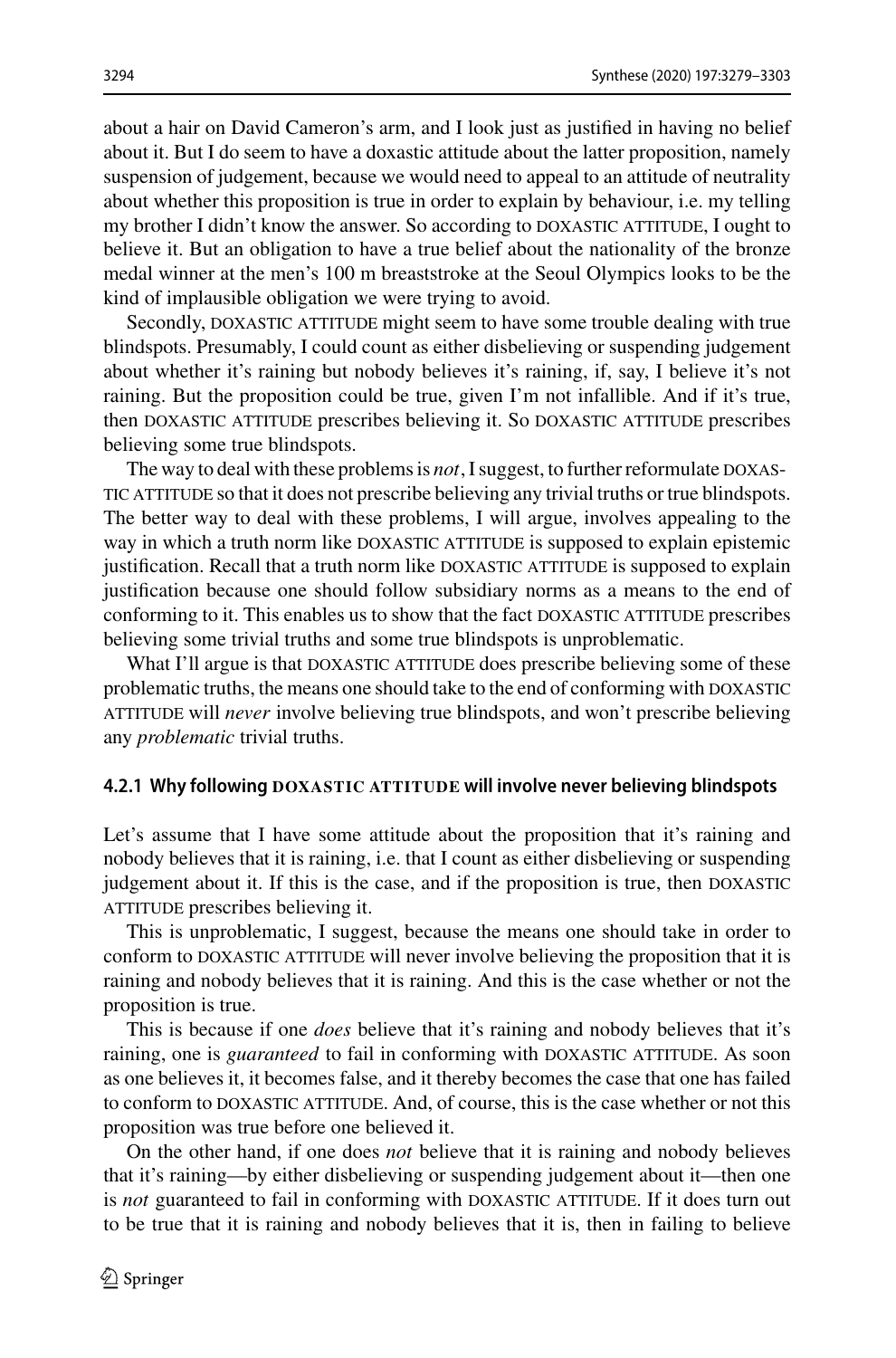this proposition one will fail to conform to DOXASTIC ATTITUDE. But it could be *false* that it's raining and nobody believes that it is. And in that case one has succeeded in conforming to DOXASTIC ATTITUDE, because one has avoided having a false belief about whether it's raining and nobody believes it is.

Therefore, clearly the best strategy from the point of view of conforming with doxastic attitude is to *not* believe a blindspot proposition, as can be seen in the table below:

|                                                                  | Believing that it's raining<br>and nobody believes that<br>it's raining. | Not believing that it's<br>raining and nobody believes<br>that it's raining   |
|------------------------------------------------------------------|--------------------------------------------------------------------------|-------------------------------------------------------------------------------|
| It's true that it's raining and<br>nobody believes it's raining  | Impossible                                                               | Failure to conform to<br>DOXASTIC ATTITUDE<br>(failure to have a true belief) |
| It's false that it's raining and<br>nobody believes it's raining | Failure to conform to<br><b>DOXASTIC ATTITUDE</b><br>(false belief)      | Success in conforming to<br>DOXASTIC ATTITUDE<br>(avoidance of false belief)  |

*Blindspot Options*

As the table shows, the option of believing a blindspot is guaranteed to result in failing to conform with DOXASTIC ATTITUDE, whereas the option of not believing a blindspot could possibly succeed. Therefore, a believer trying to conform with DOXastic attitude clearly should not believe any blindspots.

Furthermore, we can be sure of this*in advance*, because it's written into the content of a blindspot. I don't need to *try* to conform to DOXASTIC ATTITUDE by believing a blindspot, and then realise, much to my chagrin, that I've failed only after I've formed a belief.

Therefore, although DOXASTIC ATTITUDE prescribes believing some true blindspots, the means one should take to conform to DOXASTIC ATTITUDE will never involve believing blindspots, even if they are true.

I'll now consider two possible objections to how I've dealt with blindspots. Firstly, one might object by pointing out DOXASTIC ATTITUDE still violates Bykvist and Hattiangadi's principle 'OUGHT' IMPLIES 'CAN SATISFY'.

My response is that, given what I've shown, it's not clear that violating this principle is problematic. Now we've shown that the means one should take to conform to doxastic attitude will never involve believing blindspots, it's unclear that there remains any theoretical support for ruling out DOXASTIC ATTITUDE on the grounds that it violates this principle.

The motivations for an obligation-limiting principle like 'OUGHT' IMPLIES 'CAN satisfy'—assuming that it has the same kind of motivations at the more familiar obligation-limiting principle 'OUGHT' IMPLIES 'CAN'—typically are that we need such a principle in order rule out certain norms, e.g. to rule out norms that are overdemanding, norms that are unfair, norms that cannot provide guidance, or norms that lead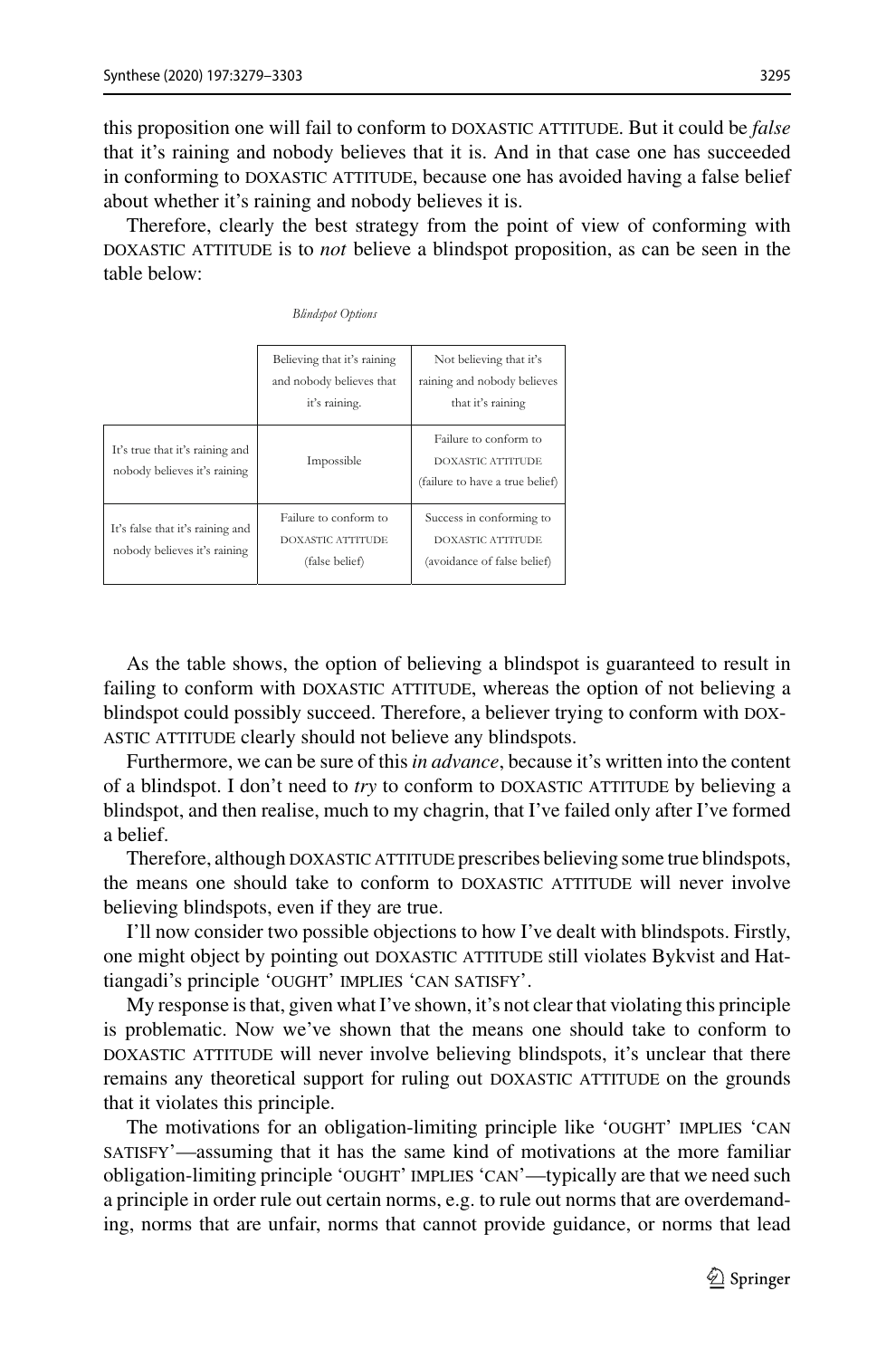one on pointless errands (see Andrić [2017](#page-23-3) for a summary). It's hard to see how any of these rationales can provide theoretical support for appealing to 'ought' implies 'can satisfy' in order to rule out doxastic attitude, given that one can know in advance that the means one should take to follow DOXASTIC ATTITUDE will never involve believing a blindspot.

Therefore, the fact that it violates Bykvist and Hattiangadi's principle 'ought' implies 'can satisfy' doesn't provide us with reason to reject doxastic attitude, because it's not clear that the principle itself has sufficient theoretical support.

A second objection will require more discussion. One might claim that what I've said doesn't really deal with the problem blindspots create for a truth norm. This is because for all I've said it's still the case that DOXASTIC ATTITUDE prescribes believing true blindspots. All I've shown, this objection continues, is that there's a conflict between DOXASTIC ATTITUDE and the subsidiary norms I'm claiming one should follow as a means of conforming with DOXASTIC ATTITUDE. One might think this conflict puts doubt on my claim that DOXASTIC ATTITUDE explains subsidiary epistemic norms like evidence and consistency norms. This is because, if there are cases of conflict where DOXASTIC ATTITUDE prescribes one thing and the subsidiary norms prescribe another, then, it is claimed, the subsidiary epistemic norms don't look like good means of conforming to DOXASTIC ATTITUDE. And this seems to undermine the claim that doxastic attitude explains those subsidiary epistemic norms (see Hattiangadi [2010,](#page-24-28) pp. 425–427; Gibbons [2013,](#page-24-29) Chap. 1; Glüer and Wikforss [2013,](#page-24-30) Sect. 2).

I don't think this issue of 'conflict' undermines the way I've dealt with blindspots. My first response is dialectical. *If* it's problematic that truth norms and subsidiary evidence norms have conflicting prescriptions, this is a distinct problem which is independent of the believing-all-the-truths problem. The believing-all-the-truths problem was the claim that there are particular problematic kinds of truths which it's implausible to claim we ought to believe. But we don't need to appeal to particular problematic kinds of truths—e.g. true blindspots, trivial truths, etc.—to create cases in which truth norms and evidence norms give conflicting prescriptions. Any case of a justified false belief or unjustified true belief provides this kind of conflict. Therefore, *if* the real problem with true blindspots is that they involve this kind of conflict, then (a) this will no longer be the believing-all-the-truths problem, and (b) raising this problem by appealing to blindspots will be a completely unnecessary detour because any justified true belief or unjustified false belief create the same conflict.

My second response is that the kind of conflict at issue here is unproblematic. I agree that in relation to a true blindspot, DOXASTIC ATTITUDE and the subsidiary norms give differing prescriptions. In this sense there is a conflict. But given the background picture of how a truth norm is supposed to explain justification, I don't think these differing prescriptions create a conflict which casts doubt on my claim that not believing a blindspot is the best means of conforming with DOXASTIC ATTITUDE.

Let's recall how a truth norm is supposed to explain justification. A truth norm like DOXASTIC ATTITUDE is an objective norm; that is, it is a norm for which it's not transparent whether we are conformity with it. Given this, we have to follow whatever subjective epistemic norms look from our perspective like the best means to the end of conforming to the truth norm in question. These subjective norms are typically claimed to include logical and evidential norms. I have been claiming in this section that these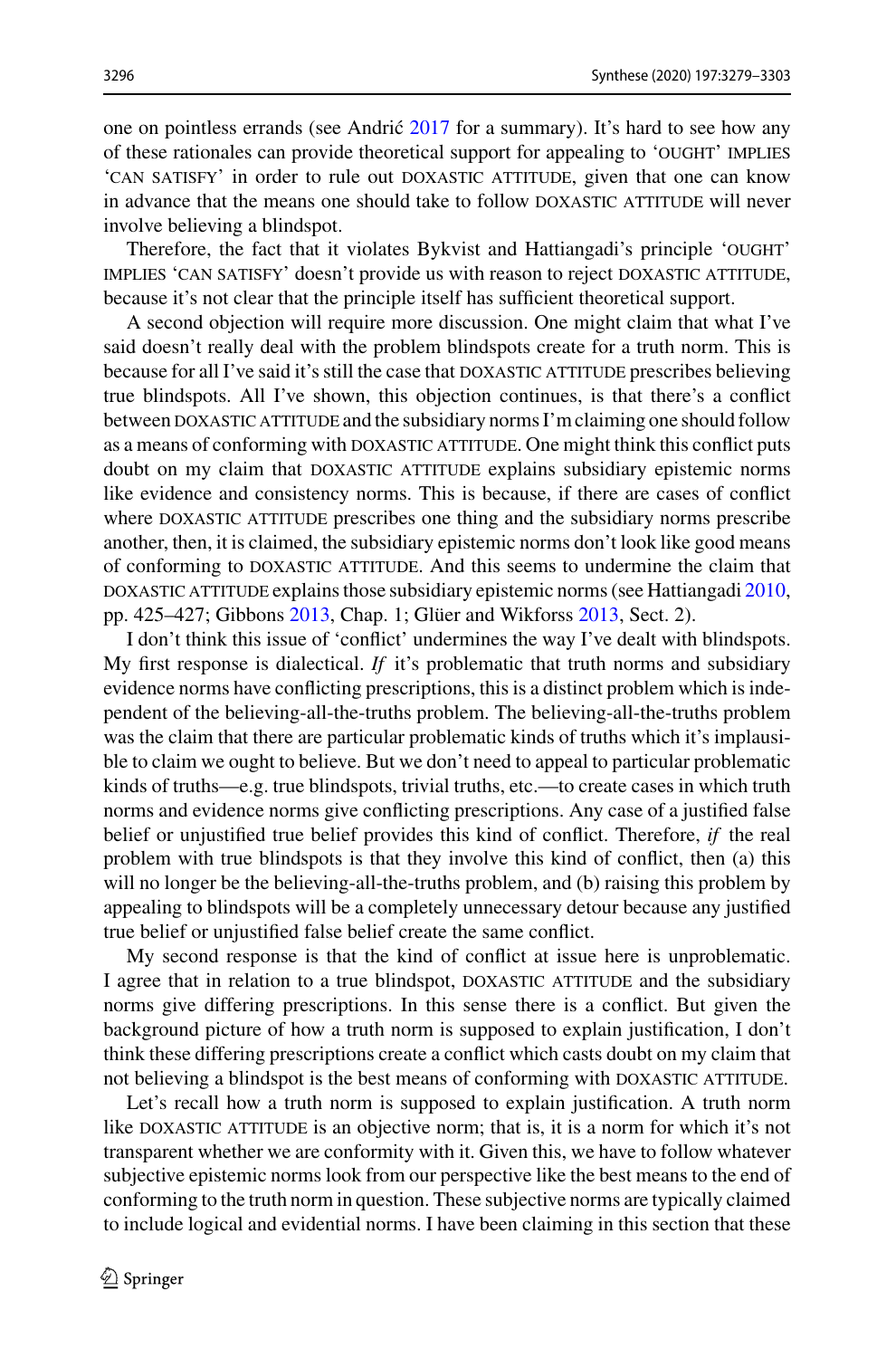subjective norms will also include a prescription never to believe a blindspot.<sup>[6](#page-18-0)</sup> As I said above, these subjective norms are not an *infallible* means of conforming to a truth norm; they are just supposed to be the best means available to non-omniscient believers like ourselves.

Given this picture, not all cases in which objective and subjective norms differ in their prescriptions will cast doubt on the explanatory role of a truth norm. Specifically, differing prescriptions would only undermine the truth norm's explanatory role if those differing prescriptions cast doubt on the idea that the subjective norms are the best means of conforming to an objective norm that are available to non-omniscient believers like us. Some cases of differing prescriptions between objective and subjective norms show this and some do not. True blindspots are one of the cases which do not.

It is clear that differing prescriptions do not always cast doubt on the idea that subjective epistemic norms are the best means of conforming to a truth norm. Take a case of a justified false belief. Say I believe I'm going to dinner with my typically trustworthy and reliable friend, when in fact she is taking me to a surprise party she's organized. All the evidence suggested I was going to dinner, so evidence norms would prescribe belief. I wasn't going to dinner, so a truth norm would not prescribe belief. But this doesn't undermine the idea that I was taking the best means available to me of conforming to a truth norm; I just got unlucky (cf. Raleigh [2013,](#page-24-9) pp. 255–256). The same is the case in relation to objective practical norms. For example, those who defend 'objective' consequentialism claim that one morally ought to do what *in fact will have the best consequences*, but non-omniscient agents ought to do what looks like the best means of conforming with what objective consequentialism demands (see, e.g. Railton [1984,](#page-24-31) p. 143; Feldman [1986,](#page-24-32) pp. 45–48; Driver [2012,](#page-24-33) Chap. 5). This picture is not undermined by the mere existence of misleading evidence about consequences. For example, if all the evidence suggested that I would enjoy the surprise party, but in the end I happen not to, that doesn't undermine the claim that my friend was doing what looked like the best way of conforming with objective consequentialism; she was just unlucky. Objective consequentialism does not have a case to answer here.

On the other hand, there are cases—in both ethics and epistemology—which do look like they cast doubt on the claim that subjective norms are what look like the best means of conforming to objective norms. Take, for example, so-called 'three option' cases; cases in which one is not in a position to know what the best and worst options are, but one knows for sure what the middling option is. A classic example, given by Frank Jackson, is of a doctor who knows that out of two drugs, one will cure the patient and one will kill them, and a third drug will relieve but not cure the patient's illness (Jackson [1991,](#page-24-34) pp. 462–463). Similar three-option cases also pose problems for truth norms. These are cases in which the one has neither sufficient evidence for or against a proposition, such as the proposition that a fair coin just thrown has landed

<span id="page-18-0"></span> $6$  It would be a mistake to suggest that this is contradictory. DOXASTIC ATTITUDE gives the objective sense of what one 'ought' to believe. There is a distinct subjective 'ought', i.e. what one ought to believe given one's epistemic situation. And the content of the truth norm explanation of justification is that what one subjectively 'ought' to believe is defined by a means-end relation to DOXASTIC ATTITUDE: one subjectively ought to believe what looks like the best means from one's perspective of conforming with DOXASTIC **ATTITUDE**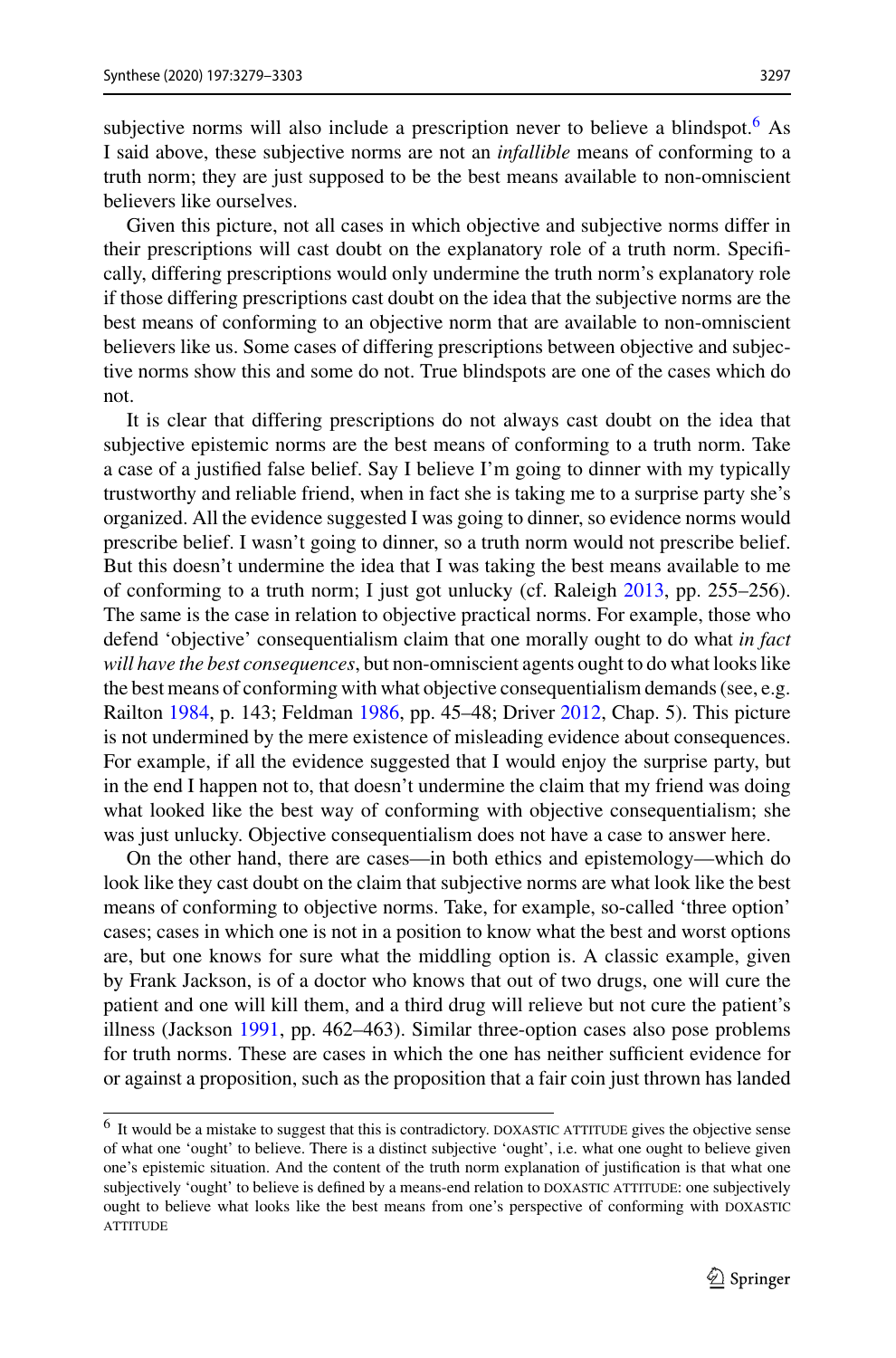heads (Hattiangadi [2010,](#page-24-28) pp. 426–427). In these two cases, objective consequentialism and a truth norm have a case to answer. This is because they are cases of differing prescriptions in which what looks from the subject's perspective to be the best means of conforming to the objective norm diverges from our intuitive standards of justification.<sup>[7](#page-19-0)</sup>

We can now return to blindspots. I've outlined cases in which differing prescriptions cast doubt on the claim that subjective norms are a good means of following an objective truth norm and cases in which they don't. What distinguishes these kinds of case? It seems that in the latter, but not the former, the conflict between the differing prescriptions is *transparent to the subject*. Roughly, they give us reason to doubt that following the subjective norms really is a good means of conforming to the objective norms because these norms are pushing the subject in differing directions.

Given this, we need to ask whether true blindspots create a conflict which is transparent to the subject. The clear answer is that they do not. They do not provide cases in which objective and subjective norms push believers in different directions. With regards to a true blindspot, it doesn't look like a situation in which I can say to myself: "DOXASTIC ATTITUDE is telling me to take one course of action; the subsidiary norms—the evidence norms—are telling me to take another distinct course of action. Which one option should I go for?" There could only be this kind of transparent conflict between an evidence norm and a truth norm if I were in a position to know that following an evidence norm was a bad way of conforming with the truth norm with regards to a specific proposition. But I'm never going to be in this position with regards to a true blindspot.

Rather, I've shown in the table above that we are actually in a position to know that *not* believing a true blindspot is the best way of conforming to DOXASTIC ATTITUDE that we have available to us. This is because the blindspot might in fact be false; and if it's true, it's impossible to believe it truly.

Because of this, in the case of a true blindspot, the conflict between doxastic attitude and subsidiary norms is not one which undermines doxastic attitude's explanation of justification. Because it is not a conflict which is transparent to the believer—i.e. not a conflict which pushes the believer in different directions—it doesn't cast doubt on the claim that not believing a true blindspot is the best means of conforming to DOXASTIC ATTITUDE available to non-omnisicient believers like ourselves. Rather, failing to believe a true blindspot instead looks more like the case of an evidentially supported false belief, i.e. a case in which the best means of conforming to doxastic attitude lead us astray, not because we could do better, but because we're not omniscient. Never believing any blindspots *is* the best means of conforming to doxastic attitude available to non-omnisicent believers like us—this is what I've shown in the table above—and the issue of 'conflict' gives us no reason to deny this.

<span id="page-19-0"></span><sup>7</sup> That's not to say that these cases are insurmountable. I think a truth norm account can deal with them. It would take me too far afield to explain in detail, but what I regard as the best way to deal with epistemic three-option cases is to claim that there is a contrary-to-duty obligation to err on the side of caution. In other words, there is a second objective truth norm which states that if one violates DOXASTIC ATTITUDE, one ought to do so by not having a belief rather than having a false belief. Roughly equivalent ways of doing this in non-deontic terms are to give suspension of judgment an intermediate degree of correctness (Wedgwood [2002,](#page-24-11) pp. 272–273) or intermediate epistemic value (McHugh [2012,](#page-24-6) p. 20).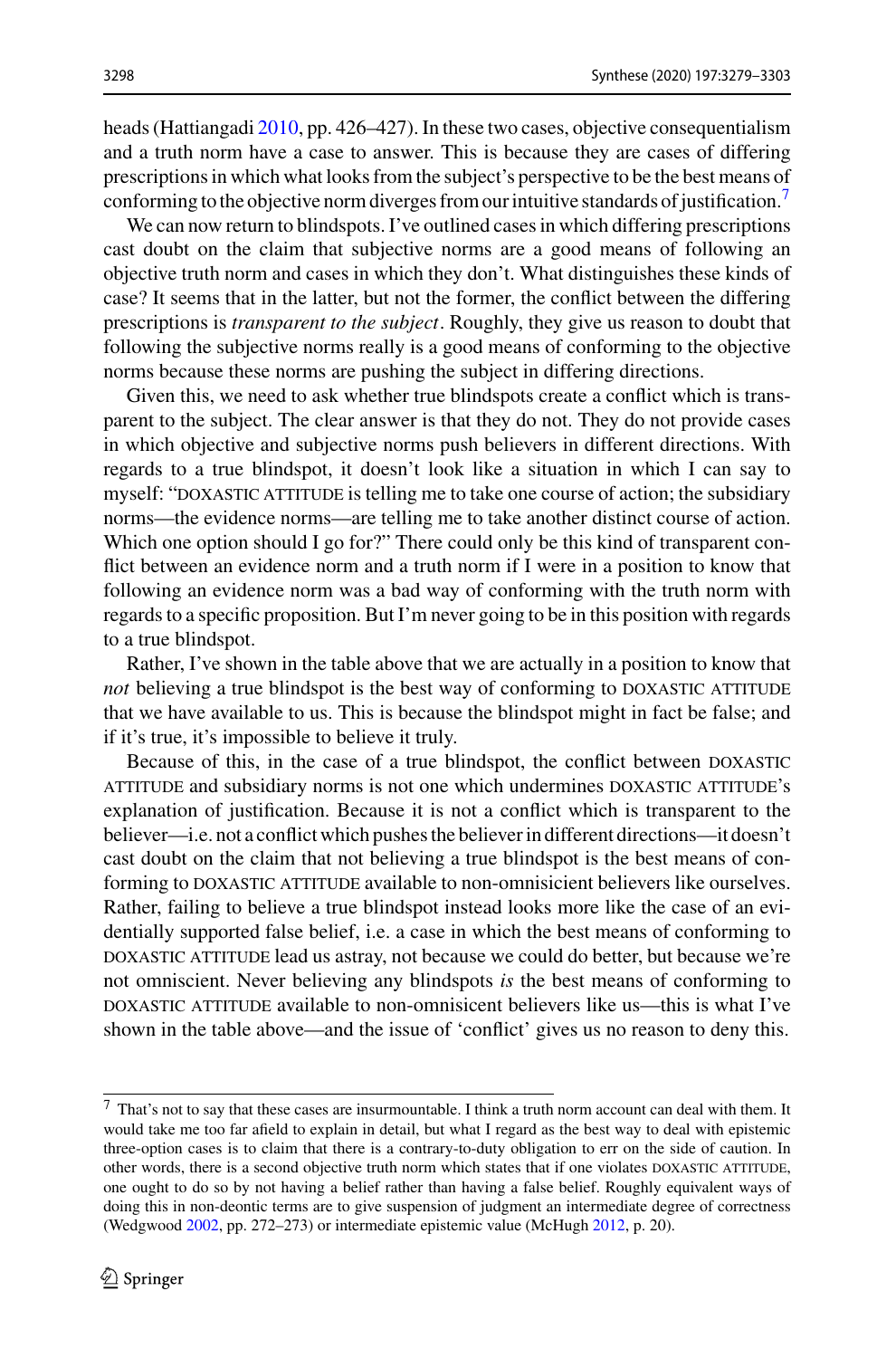## **4.2.2 Why following DOXASTIC ATTITUDE will not involve believing problematic trivial truths**

I won't deny that doxastic attitude prescribes believing *some* trivial truths. With most of the canonical examples of trivial truths—about grains of sand, defunct phone numbers, etc.—DOXASTIC ATTITUDE will not prescribe belief, but it will, I think, prescribe believing some trivial truths. However, it does so in a way that's unproblematic. The cases in which following DOXASTIC ATTITUDE *does* involve believing trivial truths are cases in which one would look unjustified if one *didn't* believe the trivial truth in question.

Explaining this requires being more specific about the subsidiary norms one should follow as a means to the end of conforming to DOXASTIC ATTITUDE. In particular, we need to claim that the following is one of the subsidiary norms:

sufficient evidence: If one has some doxastic attitude about whether p, one ought to believe that p if and only if one has sufficient evidence that p.

What does it mean to have 'sufficient evidence'? The idea is supposed to express an intuitive requirement on justification. Having a justified belief that p requires more than having *some* evidence that supports p. Say I'm in Spain during midsummer, and I wake up and haven't drawn the curtains yet. It being midsummer is some evidence that it's not raining outside, but not enough for justification. In order to be justified in believing that it's not raining outside, I need evidence that supports the proposition above a certain *threshold* that counts as *sufficient*, which in this case I can do by opening the curtains. SUFFICIENT EVIDENCE encodes this requirement.

Why should one follow SUFFICIENT EVIDENCE as means of conforming to DOXASTIC attitude? Briefly, because doxastic attitude prescribes *both* believing truths *and* avoiding falsehoods. To strike a balance between these dual competing aims, one would need to follow a subsidiary norm that did two things. Firstly, it would need to prescribe believing that p *if* one has evidence that counts in favour of p's truth, in order to give one a good chance of believing some truths. Secondly, it would need to prescribe believing that p *only if* one's evidence supports p above a certain threshold, in order to give one a good chance of avoiding false beliefs. SUFFICIENT EVIDENCE does just these two things. So one should follow SUFFICIENT EVIDENCE as a means to the end of conforming to DOXASTIC ATTITUDE.

A full defence of a truth norm account of justification will include a more detailed explanation of when one's evidence is sufficient, and a fuller defence of the claim that one should follow sufficient evidence in order to conform to doxastic attitude. But I needn't do this work in order to explain how DOXASTIC ATTITUDE deals with trivial truths. Firstly, the assumption that one should follow a norm that prescribes believing on the basis of sufficient evidence in order to conform with a truth norm is *dialectically* appropriate. For if this assumption is*false*, then a truth norm won't be able to explain justification, but for reasons that are *independent* of the believing-all-thetruths problem. And secondly, however we set the threshold for sufficient evidence, we will typically have an extremely small amount of relevant evidence about trivial truths, if we have any at all. For instance, consider again the proposition about the nationality of the bronze medal winner in the men's 100 m breaststroke at the Seoul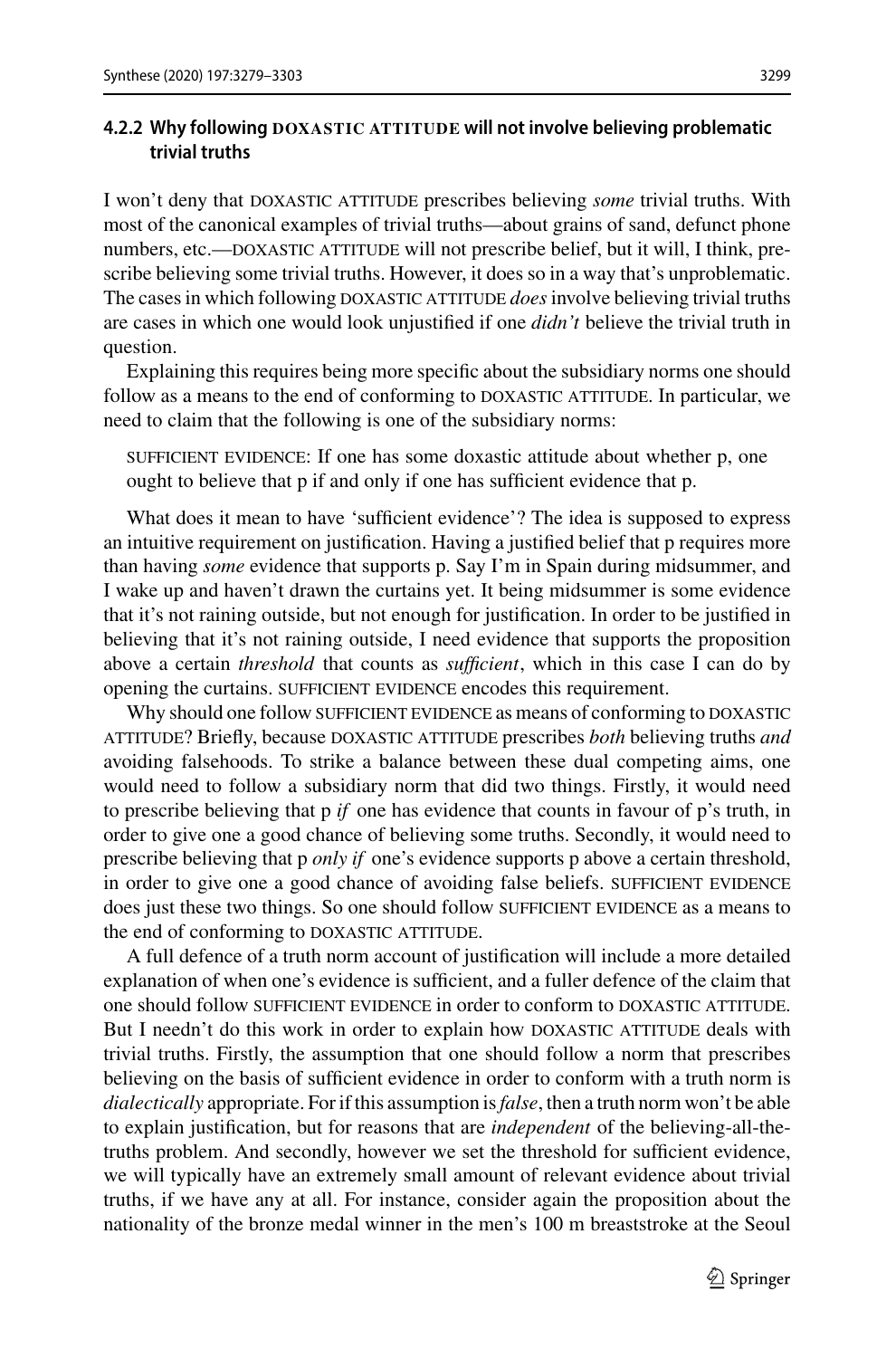Olympics. I probably count as having *some* relevant evidence about this proposition, e.g. I know he's more likely to be from a historically successful Olympic nation like the USA or the Soviet Union than, say, Mongolia or Luxembourg. But I clearly don't have anywhere near *sufficient* evidence about it, however we decide how and where the threshold for sufficient evidence is to be set.

At this point, one may object that there is an easy route to *getting* sufficient evidence about the nationality of the bronze medal winner at the Seoul Olympics, e.g. by looking on Wikipedia. This may lead one to question whether I have in fact shown that following DOXASTIC ATTITUDE will not involve believing this truth. If I'm trying to ensure conformity with DOXASTIC ATTITUDE with regards to the truth about the nationality of the bronze medal winner, wouldn't the best way to do that be to go on Wikipedia, rather than to suspend judgement? Doesn't DOXASTIC ATTITUDE therefore mean that I ought to waste my time looking this up on Wikipedia?

I don't think there is a problem here. The subsidiary norms which I've been thinking about are all norms that prescribe what one ought to *believe*. For this objection to succeed, we have to grant that there are also some subsidiary norms that prescribe one to perform certain *actions*. But it seems we can restrict the norms that a truth norm is supposed to explain solely to norms on *belief* .

Some have claimed that a truth norm should also prescribe some actions, e.g. that one ought to gather evidence (Horwich [2013,](#page-24-35) 29–31). But it seems acceptable to me if a truth norm only explains what one ought to *believe* in order to have justified beliefs, i.e. that a truth norm only explains when someone's attitude towards p counts as justified or unjustified given the evidence concerning p they currently have. And for DOXASTIC ATTITUDE to explain that, it seems sufficient if the subsidiary norms one must follow as a means of conforming it are restricted to norms on belief. If there are any epistemic norms imploring us to gather evidence, they can be explained by other norms (norms on *inquiry*, perhaps).

Therefore, once we recognize that DOXASTIC ATTITUDE is only supposed to explain what one ought to *believe* in order to be justified, it then becomes clear that following doxastic attitude will not involve looking up who was the bronze medal winner at the Seoul Olympics on Wikipedia. Rather, it will involve suspending judgement about it, because one does not have sufficient evidence.

This is just one example, but it seems we'll be able to say the same about all the canonical cases of truths which seem too trivial to believe, such as truths about phone numbers, truths about grains of sand, etc. It seems that I'm bound to not have sufficient evidence about such truths. Therefore, if for some reason I happen to have some doxastic attitude about such a truth, although DOXASTIC ATTITUDE will then entail that I ought to believe it, we can deal with it in the same way as the example above.

So although DOXASTIC ATTITUDE may prescribe believing some trivial truths, the means one should take to conform to DOXASTIC ATTITUDE will not involve believing the typical examples of trivial truths. This makes the fact that DOXASTIC ATTITUDE prescribes believing such truths unproblematic.

What about trivial truths which one *both* has an attitude about, *and* has sufficient evidence for? There seem to be two kinds of case in which one might *both* have some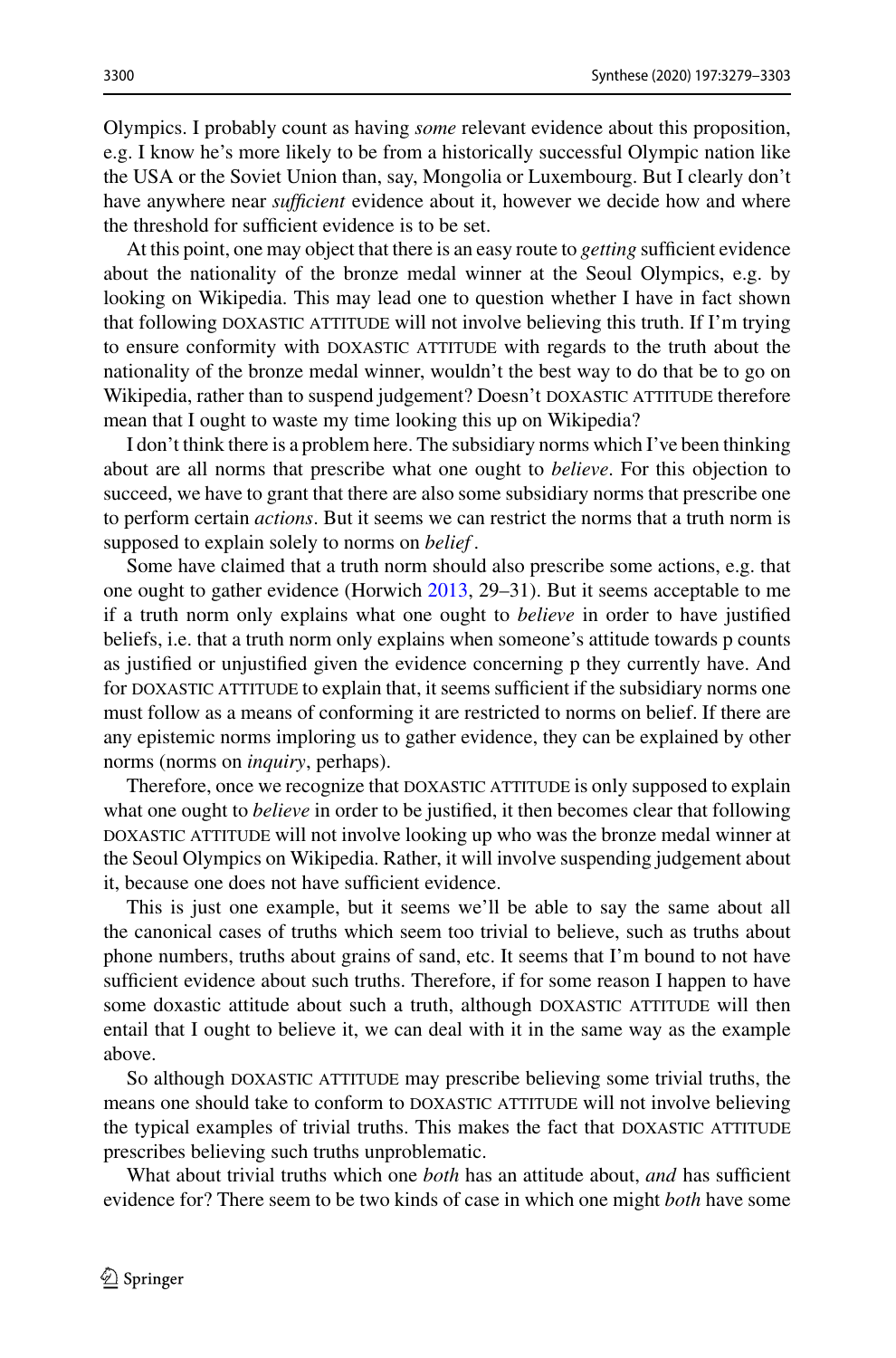doxastic attitude and sufficient evidence about a trivial truth. But neither kind of case, I claim, is problematic for my account.

The first kind of case concerns people with very niche interests, e.g. people who go around gathering evidence and information about trivial matters (or at least matters the majority regards as trivial). In such cases, DOXASTIC ATTITUDE would prescribe that such people believe truths about their niche interests. I also admit that sufficient evidence—which I'm claiming one should follow as a means of conforming to doxastic attitude—would prescribe believing such truths. But this looks unproblematic, because with such people it *does* look like they ought to believe these trivial truths, and would be unjustified if they did not so.

To illustrate, there is a website [\(www.moviebodycounts.com\)](http://www.moviebodycounts.com) which tracks the number of deaths depicted in films. The people who run this website probably do both believe that 836 deaths are depicted in *Lord of the Rings: Return of the King,* and have sufficient evidence for this (since they list the figure on their website). The best means for these people to conform to DOXASTIC ATTITUDE with regards to that proposition would, I grant, be to believe it. But this is unproblematic. If they disbelieved that proposition, or suspended judgement about it, they would look unjustified in doing so.

And although this is just one example, it looks like we'll be able to say the same about all cases in which people have both an attitude and sufficient evidence about a trivial truth because of their niche interests, such as in the cases of trainspotters, stamp collectors, manhole photographers, and hobbyists of other varieties.

The second kind of trivial truth which might still seem to be problematic for my account is the kind of trivial truth appealed to by Whiting, i.e. trivial truths which one has sufficient evidence about because they are logical consequences of other propositions which one has sufficient evidence for. Our earlier example was the proposition that either London is in England or Tolstoy wrote *Great Expectations*. Whiting claimed it was implausible that one ought to believe such propositions. Might these be trivial truths which both DOXASTIC ATTITUDE and SUFFICIENT EVIDENCE prescribe believing?

I grant that *if* one has some doxastic attitude towards such a proposition, then, according to my account, one ought to believe it. However, again, this is unproblematic, and we can illustrate why with the same example.

One either has some doxastic attitude—i.e. belief, disbelief, or suspended judgment—towards the proposition that London is in England or Tolstoy wrote *Great Expectations* or one has no attitude at all. In either case, my account is unproblematic.

Say one *does* have some doxastic attitude towards this proposition. In that case, doxastic attitude will prescribe believing it. And since one also has sufficient evidence in support of this proposition, the means one should take to conform to doxastic attitude—i.e. following sufficient evidence—will prescribe believing this proposition. But in this case, that doesn't seem implausible. Assuming one has some doxastic attitude about it, if one were instead to either *disbelieve* or *suspend judgement* about whether London is in England or Tolstoy wrote *Great Expectations* rather than believing it, then one would look unjustified in doing so.

On the other hand, say one does *not* have any doxastic attitude towards this proposition. In that case, DOXASTIC ATTITUDE won't prescribe believing this proposition in the first place, since DOXASTIC ATTITUDE makes no prescriptions with regards to propositions one doesn't have any doxastic attitude about.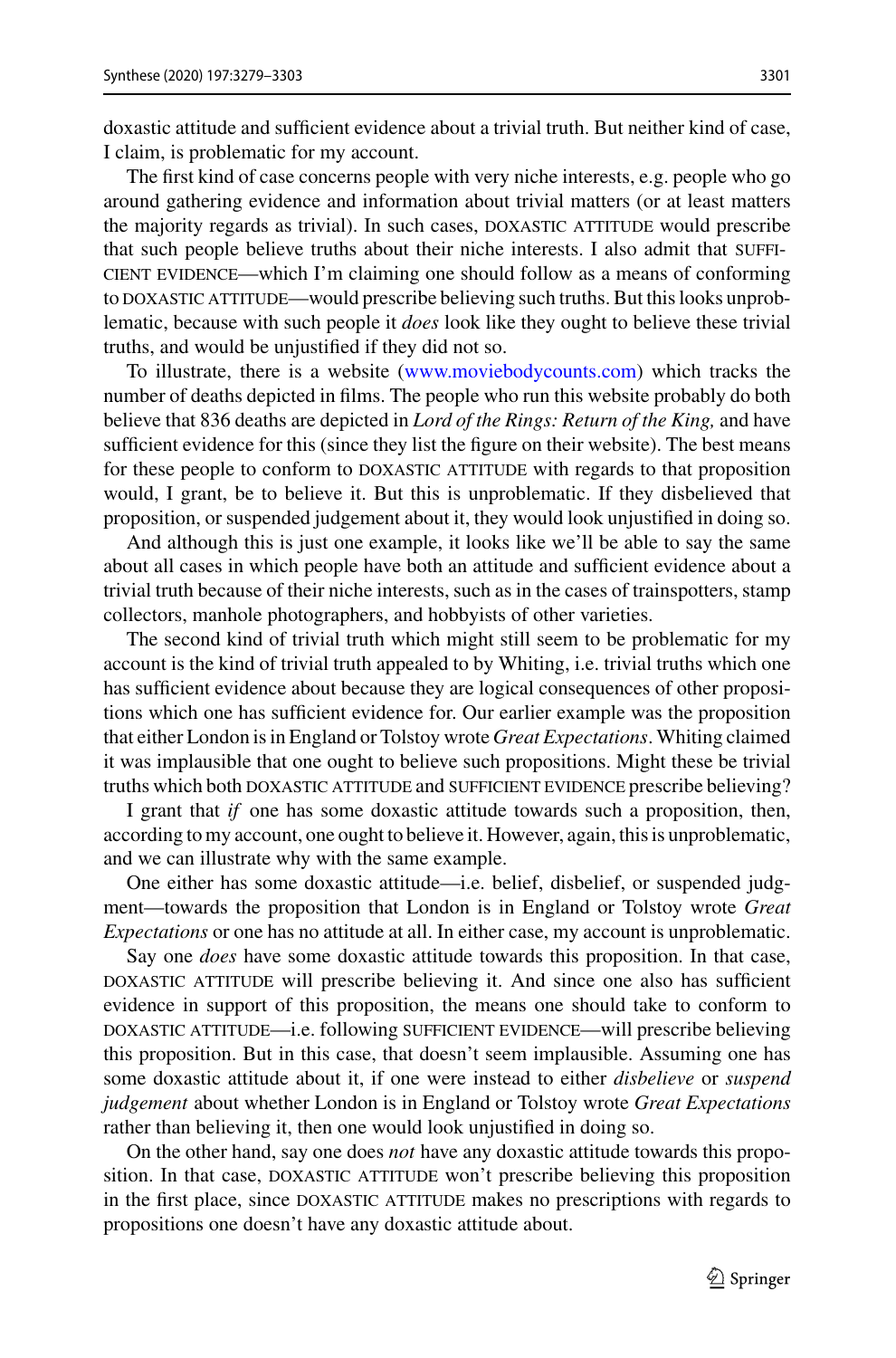This is just one example of this second kind of trivial truth. But again it seems we'll be say exactly the same about every other trivial truth of this kind. For any trivial logical consequence of something I have sufficient evidence for, I either have some doxastic attitude towards it or I don't. If I don't, then DOXASTIC ATTITUDE doesn't prescribe believing it. If I do have some doxastic attitude towards this trivial logical consequence, then the means one should take to conform to DOXASTIC ATTITUDE—i.e. following sufficient evidence—will prescribe believing it. And this doesn't look implausible, because one would look unjustified if one disbelieved or suspended judgement about the trivial logical consequence in question.

Neither of these two kinds of trivial truth poses a problem for DOXASTIC ATTITUDE, despite being trivial truths that people can and do have sufficient evidence for. Perhaps there are some other cases of trivial truths that are problematic for DOXASTIC ATTITUDE, i.e. cases in which (a) one has some doxastic attitude about a trivial truth, p, (b) one has sufficient evidence that p, and (c) one would *not* look unjustified in failing to believe that p. But it's hard to see what such cases would look like, and the burden of proof is on the critic of DOXASTIC ATTITUDE to provide them.

### **5 Conclusion**

So should I believe all the truths? In defending DOXASTIC ATTITUDE as a response to the believing-all-the-truths problem, I've defended a qualified affirmative answer. One should believe all and only the truths one has some doxastic attitude about. That is the only reformulation of a truth norm that can avoid the implausible aspects of a prescription to believe all and only the truths, but without thereby becoming incapable of explaining justification.

In doing this, I hope I've also succeeded in suggesting a new direction for the philosophical literature on how to formulate a truth norm. The literature has often treated the formulation of a truth norm as if it were a logical exercise, successful if the resulting truth norm doesn't prescribe believing any problematic truths of one kind or another. This cannot be the whole story if a truth norm is going to do any explanatory work, and not be a mere curiosity. We also need to keep in mind whether the truth norm we end up defending can still explain justification.

**Open Access** This article is distributed under the terms of the Creative Commons Attribution 4.0 International License [\(http://creativecommons.org/licenses/by/4.0/\)](http://creativecommons.org/licenses/by/4.0/), which permits unrestricted use, distribution, and reproduction in any medium, provided you give appropriate credit to the original author(s) and the source, provide a link to the Creative Commons license, and indicate if changes were made.

## **References**

<span id="page-23-3"></span>Andrić, V. (2017). Objective consequentialism and the rationales of "Ought" implies "Can"'. *Ratio*, 30(1), 72–87.

<span id="page-23-2"></span>Audi, R. (1994). Dispositional beliefs and dispositions to believe. *Noûs, 28*(4), 419–434.

<span id="page-23-0"></span>Boghossian, P. A. (2003). The normativity of content. *Philosophical Issues, 13*(1), 31–45.

<span id="page-23-1"></span>Boghossian, P. A. (2005). Is meaning normative?. In C. Nimtz and A. Beckermann (Eds.), *Philosophy*–*Science*–*Scientific Philosophy. Main Lectures and Colloquia of Gap.5, fifth international congress of the society for analytical philosophy, Bielefeld, 2003*, (pp. 205–218). Paderborn: Mentis.